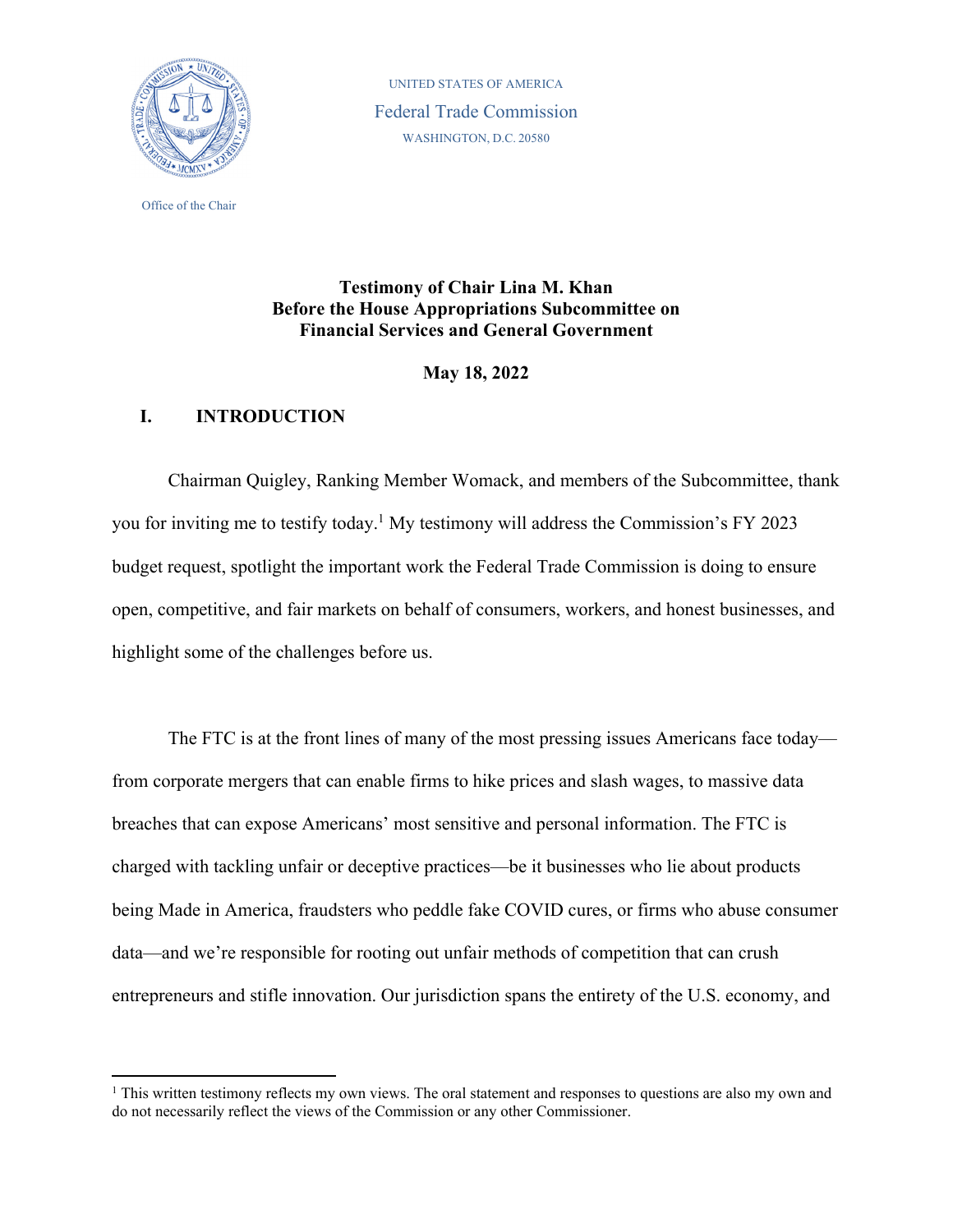Congress has assigned us the task of enforcing or administering provisions across over 80 statutes. $2$ 

Given the urgent problems facing Americans, we are aggressively using the full set of tools and authorities that Congress has granted us. While I continue to be impressed by the tenacity and creativity of our staff in the face of an ever-increasing workload, defendants with seemingly endless resources, and legal challenges to our authority, there is much more we need to do. A key prerequisite is additional resources, which is why the Commission has requested \$490 million in FY 2023. I am confident that this level of increase would enable us to more fully and effectively deliver on our mission.

Indeed, funding increases that Congress provided the FTC in recent years have contributed to key achievements. This critical support has helped us continue our far-reaching work to protect Americans, particularly in the wake of an ongoing pandemic and a historic merger wave. I commend the talented FTC staff for the skill and dedication with which they have diligently advanced the agency's mission, despite these challenges.

I take seriously the importance of ensuring that agency funds are put to the most effective use. Accordingly, I have asked staff to orient our enforcement efforts around targeting and rectifying root causes to avoid a whack-a-mole approach that imposes significant enforcement burden with few long-term benefits. We are also ensuring that our work is tackling the most significant harm across markets, particularly by dominant firms whose business practices affect

<sup>2</sup> *Legal Library: Statutes*, FED. TRADE COMM'N, https://www ftc.gov/legal-library/browse/statutes (last visited May 15, 2022).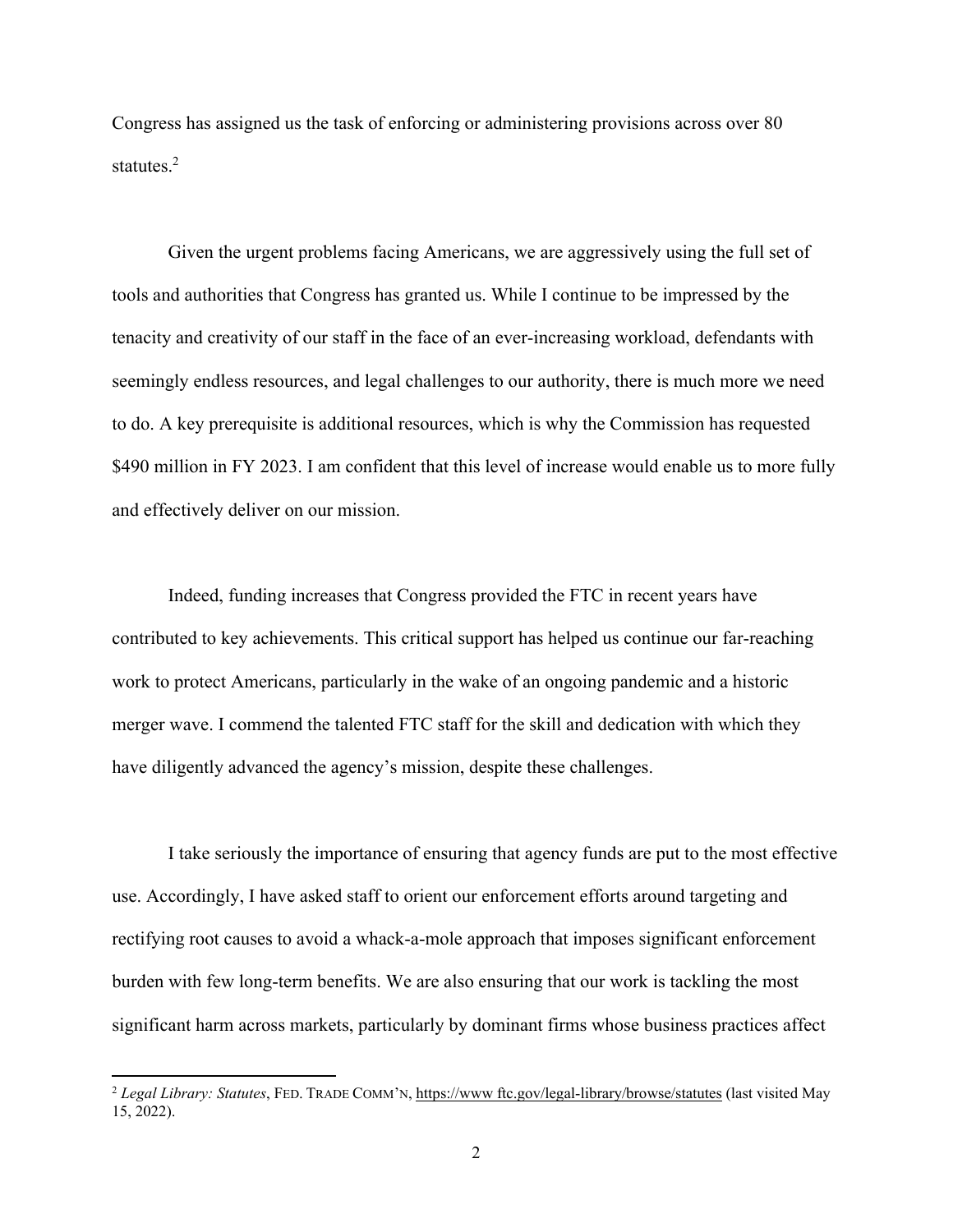huge swaths of Americans. Lastly, we are focused on the need to be forward-looking in anticipating problems and taking swift action, especially as it concerns next-generation technologies and nascent markets across sectors. Orienting our work around these principles can help maximize our efficacy.

# **I. BUDGET AND RESOURCES**

Currently, the FTC has around 1,200 employees. The FTC's full-time employee headcount fell in 2017 and 2018, and the total headcount today remains about two-thirds of what it was at the beginning of 1980.<sup>3</sup> Meanwhile, the scope of investigation and litigation discovery has expanded exponentially over recent decades, with voluminous electronic submissions demanding substantial staff resources. Merger-filing fees have also failed to keep pace with the exponential increases in dollar volume of each filing. Instead, per-transaction filing fees have stagnated for 20 years, even as the economy and the size of the deals have ballooned.<sup>4</sup> Recent trends—with a historic surge in merger filings<sup>5</sup> and spikes in reported consumer fraud<sup>6</sup>—have only underscored both the importance of our work and the critical need for additional resources.

The FTC's enacted budget for FY 2022 is \$376.5 million, which will fund 1,225 FTEs. For FY 2023, the FTC is requesting \$490.0 million and 1,440 FTEs. This request to increase our

<sup>3</sup> *FTC Appropriation and Full-Time Equivalent (FTE) History*, FED. TRADE COMM'N, https://www.ftc.gov/aboutftc/bureaus-offices/office-executive-director/financial-management-office/ftc-appropriation (showing 1719 FTE in 1980 and 1123 FTE in 2021) (last visited May 17, 2022).

 $4$  *Id*.

 $<sup>5</sup>$  In fiscal year 2021, the FTC and DOJ received notice of 3,520 transactions. This represents a 66% increase over</sup> the 10-year high.

<sup>&</sup>lt;sup>6</sup> Over the past five years, annual consumer complaints we receive has increased from 2.9 to 5.7 million. Consumer fraud reports alone increased from 1.3 to 2.8 million and reported consumer fraud losses exploded from \$1.1 billion in 2017 to over \$5 billion in 2021.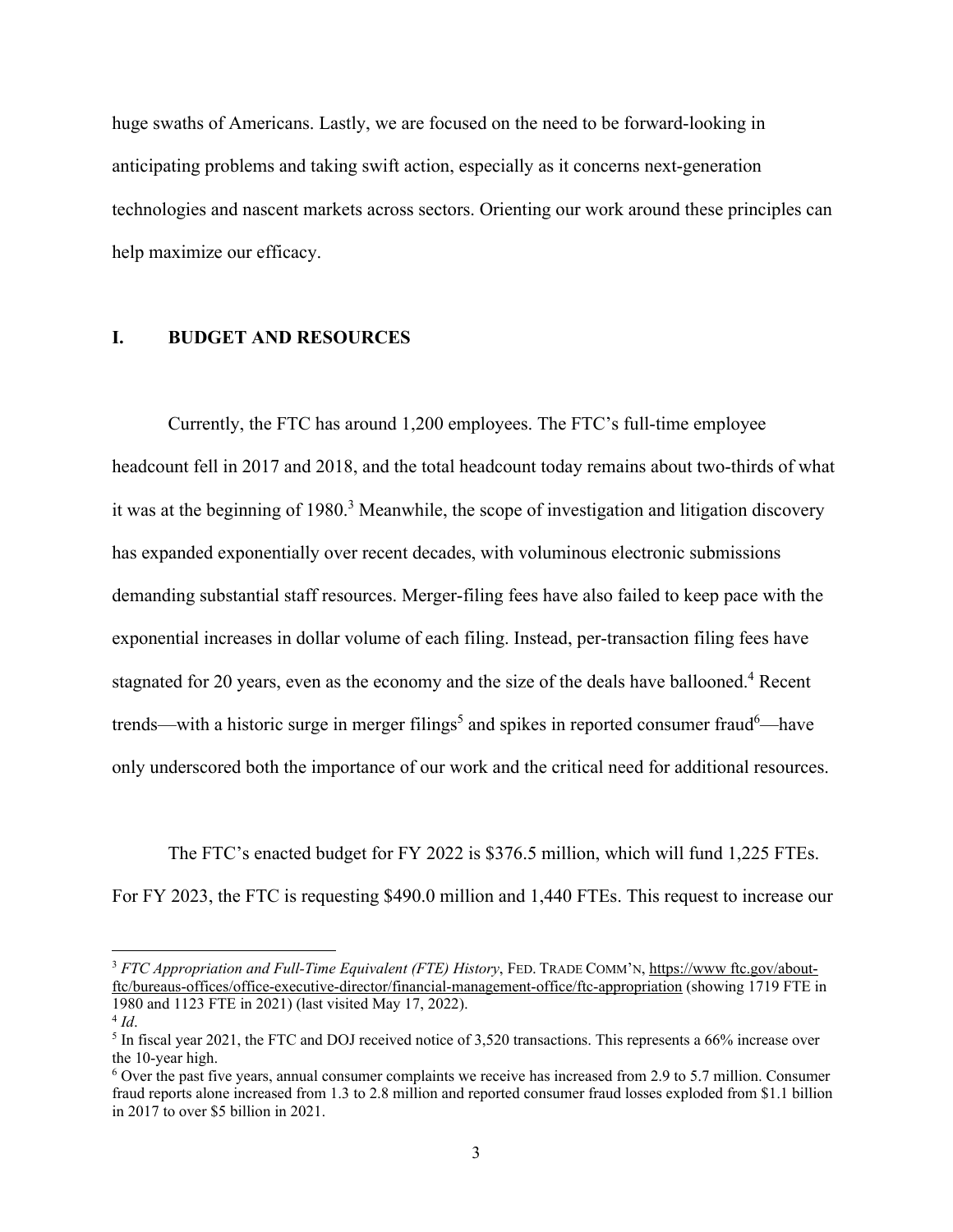budget by \$113.5 million will fund an additional 215 FTEs and enable us to address in part the increased demand on agency staff and resources. During FY 2022, we plan to grow by approximately 85 FTEs, taking us from 1,140 FTEs to 1,225. This will cover approximately 28% of the 300 FTEs requested in our FY 2023 budget request. That will leave approximately 215 FTEs to hire, or growth of approximately 18% over our FY 2022 FTE level of 1,225. For FY 2023, we plan to deploy existing hiring strategies to build on the growth started in FY 2022 to recruit any additional FTEs the agency may receive in the FY 2023 budget.

This budget request leverages the agency's existing Regional Office structure to expand the agency's candidate pool and community presence, promote the expansion of telework, and implement a nimbler workforce that will work seamlessly on both consumer protection and competition matters. Fully executing on our mission requires that our analytical capabilities keep up with changing market realities, and this budget request accordingly seeks to better position us to recruit a range of experts, including financial analysts, technologists, and others. These skills will allow us to continue building in-house expertise, supporting our ability to conduct marketwide inquiries and scrutinize emerging business practices.

The FY 2023 budget request also funds additional expert witness levels commensurate with the additional FTE levels, given our need to support expert work in litigation, particularly in cases against large, well-financed defendants.

Additionally, the FTC seeks additional resources for systems modernization and infrastructure upgrades to support a larger decentralized workforce. The FTC requests funding to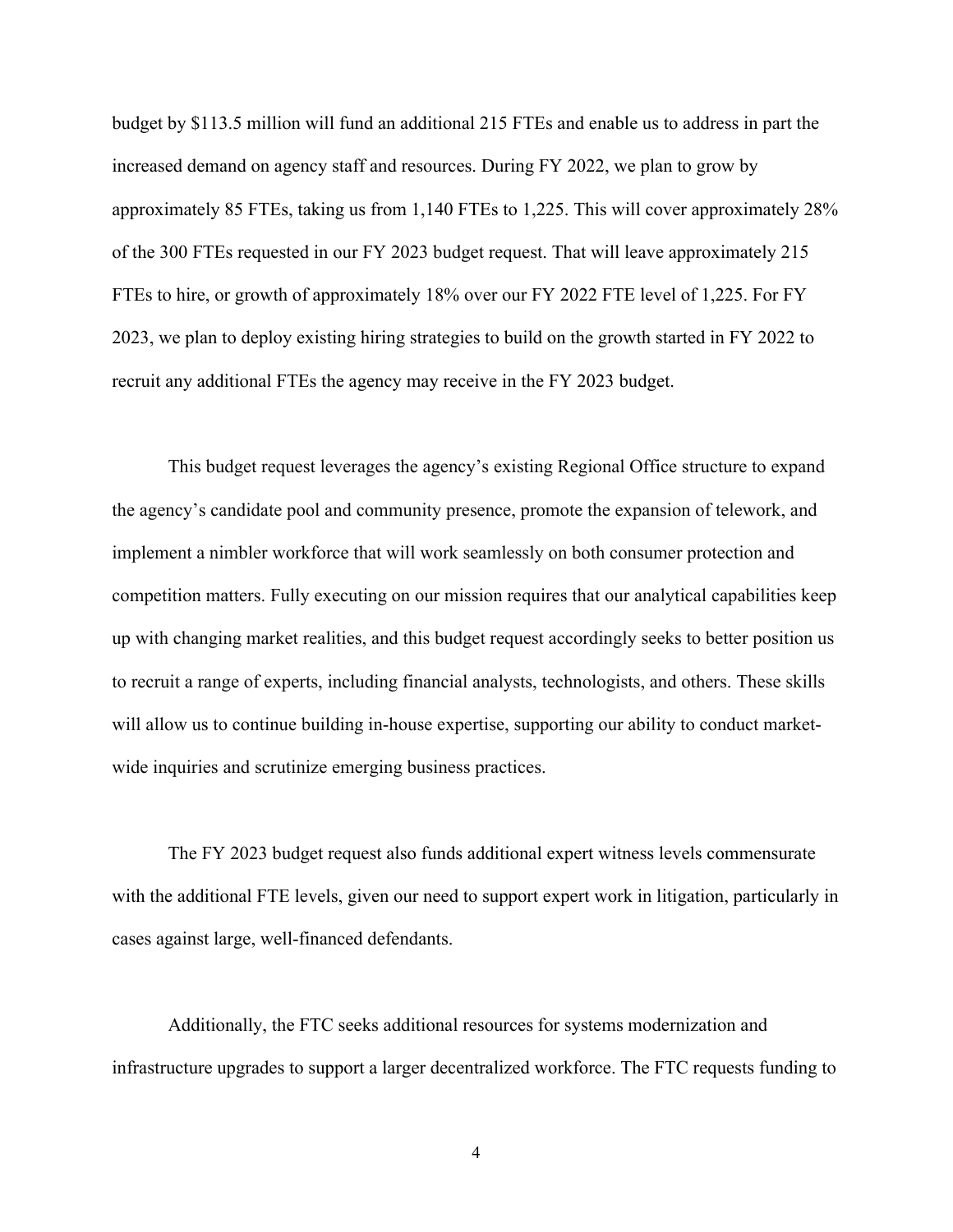support the necessary equipment and overhead for the additional FTEs and to modernize applications that directly support our mission, like the comprehensive complaint database known as the Consumer Sentinel Network, which is accessible to law enforcement agencies across the country and internationally.

The FTC's budget request would be offset by fees collected from HSR filings. When possible, the agency collects money to return to harmed consumers. During FY 2021, the FTC returned \$607 million in nonentity collections to consumers and the U.S. Treasury General Fund. Redress disbursements to harmed consumers during FY 2021 totaled \$453 million,<sup>7</sup> with an additional \$8 million in disgorgements to Treasury. Civil penalty collections returned to Treasury totaled \$146 million.

Throughout FY 2021, the FTC saved consumers an estimated \$2.4 billion through its merger and nonmerger competition law enforcement actions and an estimated \$1.5 billion through its consumer protection law enforcement actions.<sup>8</sup> For FY 2021, every \$1 of the FTC's cost returned an estimated \$36 in FTC-provided benefits to consumers. I expect that a larger budget would position us to further improve on this already impressive return on investment.

<sup>7</sup> All of the redress disbursements in FY 2021 were from cases that were resolved prior to the Supreme Court's April 2021 decision in *AMG Capital Management, LLC. v. FTC*, 141 S. Ct. 1341 (2021), which invalidated the Commission's ability to obtain refunds for consumers under Section 13(b) of the FTC Act. Once the Commission completes distribution of funds obtained in cases resolved prior to *AMG*, future Commission distributions will decrease due to the loss of the ability to obtain monetary relief under Section 13(b).

<sup>&</sup>lt;sup>8</sup> These estimates were calculated based on performance measures 1.1.3 (consumer savings from consumer protection law enforcement), 2.1.3 (consumer savings from merger enforcement), and 2.1.5 (consumer savings from non-merger enforcement). For more details on measurement and data quality, see the *FTC Data Quality Appendix*, FED. TRADE COMM'N, https://www ftc.gov/reports/2018-2022-performance-data-quality-appendix (last visited May 12, 2022).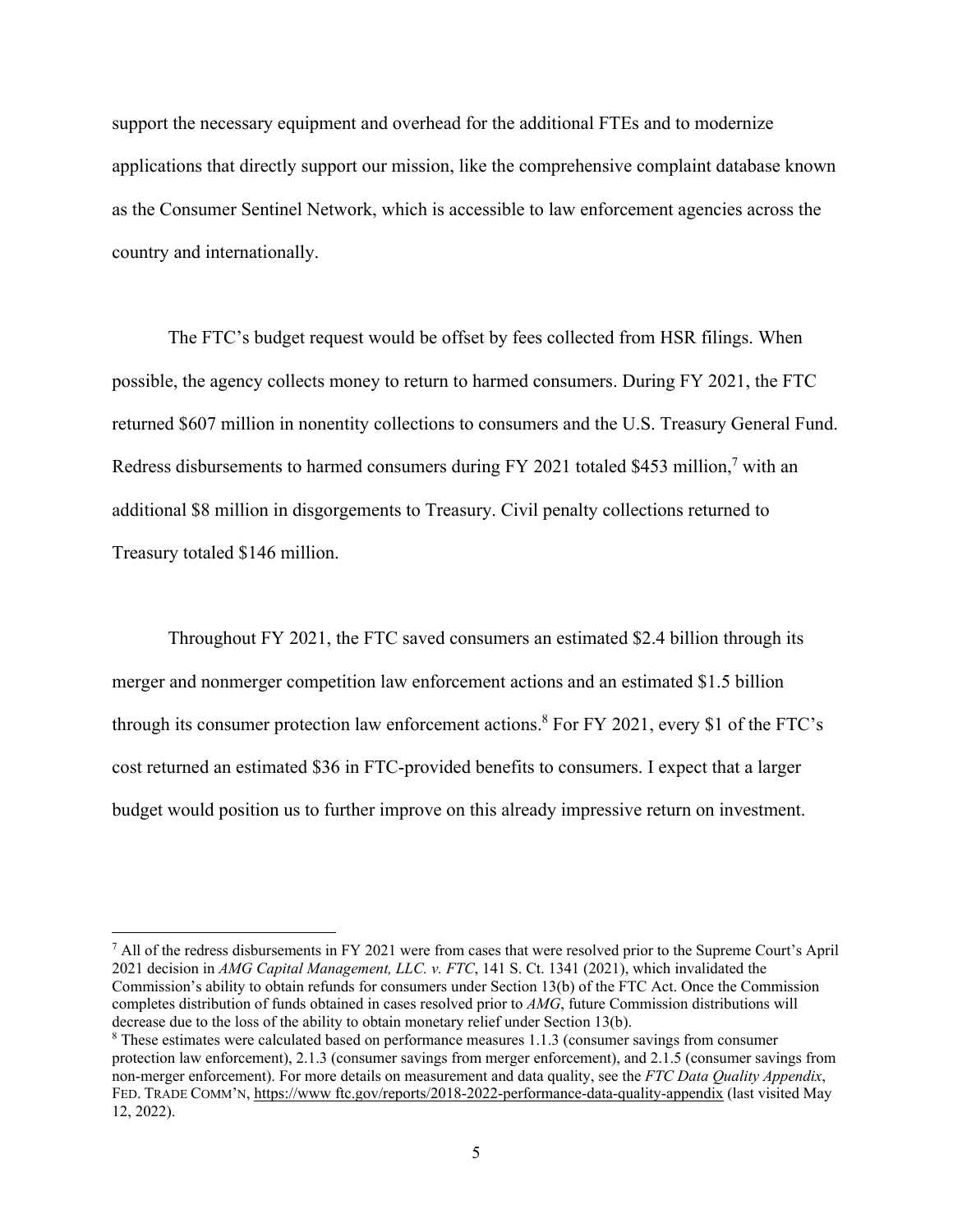## **II. COMPETITION MISSION**

Robust enforcement of the antitrust laws delivers enormous benefits for the American public. Law enforcement to block unlawful mergers or halt unfair methods of competition can contribute to lower prices and higher wages, while preserving quality and access. Strong enforcement can also promote entrepreneurship and new business growth, enabling start-ups and small businesses the opportunity to compete on the merits.

Over recent years, empirical research has shown that significant consolidation has undermined fair, open, and competitive markets, enabling firms to hike prices and lower wages, while also sapping investment, reducing innovation, and undermining entrepreneurship and new business formation.<sup>9</sup> Recent events have also underscored the ways in which a lack of competition can render our supply chains more brittle, leaving us less resilient in the face of shocks,<sup>10</sup> and the Department of Defense has recently stated that a lack of competition in the defense industrial base poses a threat to national security.<sup>11</sup> Robust antitrust enforcement is especially critical against this backdrop.

<sup>9</sup> See, e.g., José A. Azar et al*.*, *Concentration in US Labor Markets* 13 (Nat'l Bureau of Econ. Res., Working Paper No. 24395, 2018); Simcha Barkai, *Declining Labor and Capital Shares*, 75 J. FIN. 2421, 2422-45, 48 (2020); Jan De Loecker et al., *The Rise of Market Power and the Macroeconomic Implications*, 135 Q.J. ECON. 561, 644 (2020); Germán Gutiérrez & Thomas Philippon, *Investmentless Growth: An Empirical Investigation*, BROOKINGS PAPER ON ECON. ACTIVITY 89, 95–97 (2017); *see also* IAN HATHAWAY & ROBERT E. LITAN, WHAT'S DRIVING THE DECLINE IN THE FIRM FORMATION RATE? A PARTIAL EXPLANATION (Nov. 2014).

<sup>10</sup> Ben Popken, *In Struggle to Fix Supply Chain, Small Businesses Fear Losing Out to Larger Companies With More Spending Power*, NBC NEWS (Oct. 13, 2021), https://www nbcnews.com/business/consumer/struggle-fix-supplychain-small-businesses-fear-losing-out-larger-n1281467; Kerem Inal, *Supply Chain Problems Forcing Small Businesses to Change How They Operate*, ABC NEWS (Oct. 24, 2021), https://abcnews.go.com/Business/supplychain-problems-forcing-small-businesses-change-operate/story?id=80713564; Jane Callen, *U.S. Small Businesses Suffer Supply Chain Disruptions*, U.S. CENSUS BUR. (Aug. 9, 2021),

https://www.census.gov/library/stories/2021/08/united-states-small-businesses-suffer-supply-chain-disruptions.html. <sup>11</sup> DEP'T OF DEFENSE, OFF. OF THE UNDER SECRETARY OF DEFENSE FOR ACOUISITION AND SUSTAINMENT, STATE OF COMPETITION WITHIN THE DEFENSE INDUSTRIAL BASE, at 2 (Feb. 2022) [hereinafter "DEP'T OF DEFENSE COMPETITION REPORT"].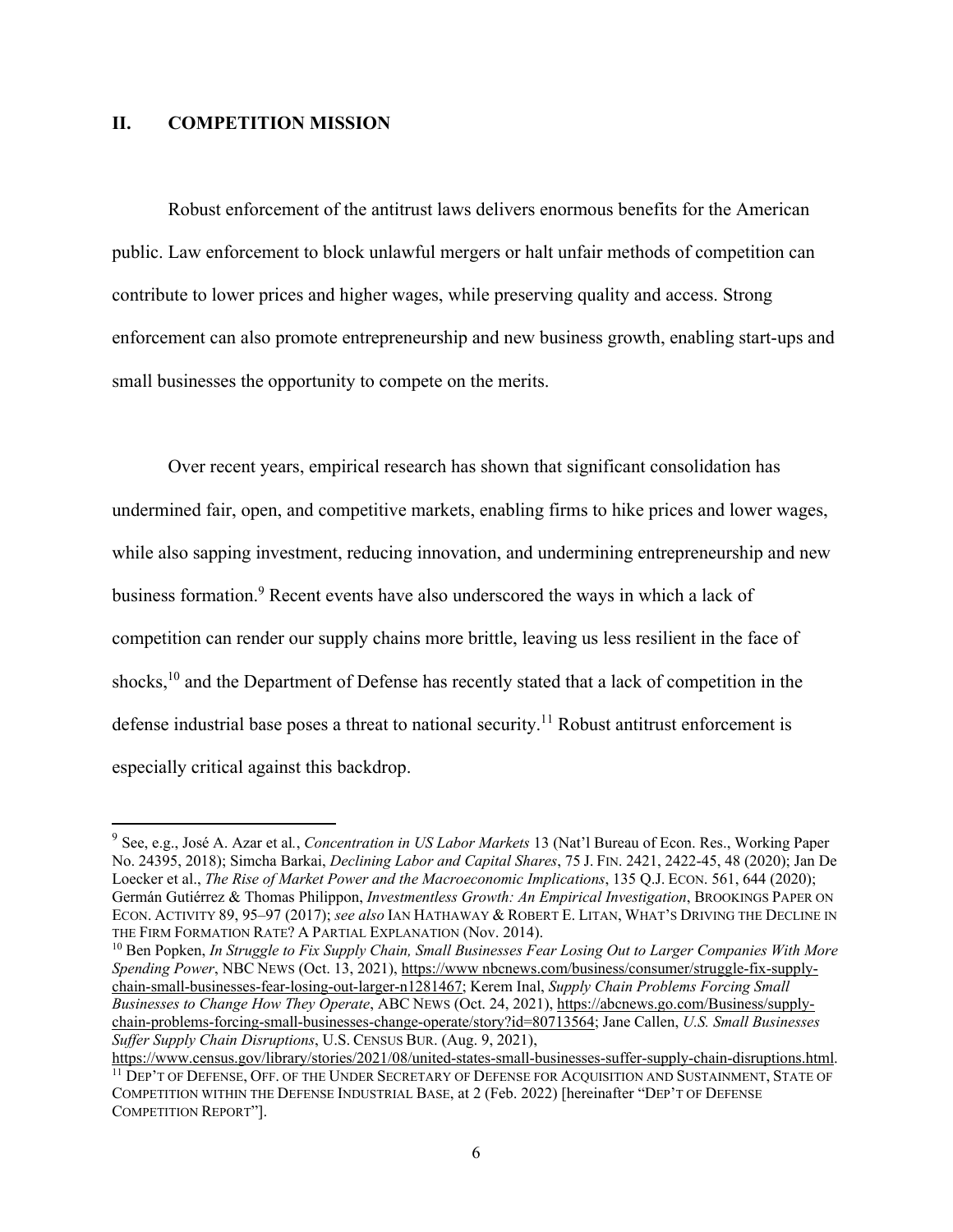### **A. Merger Enforcement**

One of the FTC's principal responsibilities is to enforce the law against mergers that may substantially lessen competition or tend to create a monopoly. As the front-line defense against unlawful consolidation, merger enforcement is critically important. Robust enforcement can also serve as a highly cost-effective tool to guard against market structures that facilitate illegal conduct such as tacit coordination and monopolization.

Under the Hart-Scott-Rodino Act, businesses proposing certain mergers and acquisitions must make a premerger notification filing with the federal antitrust agencies and comply with the statutory waiting period before completing their transactions.<sup>12</sup> After the number of reported transactions fell for fiscal year 2020, which also covered much of the first year of the COVID-19 pandemic,<sup>13</sup> global deal-making in 2021 soared to \$5.8 trillion, the highest level ever recorded.<sup>14</sup> An astounding 3,644 transactions were reported to the FTC and DOJ in FY 2021, a figure that is 87% higher than the average number of transactions reported over the past five years.<sup>15</sup>

I am grateful to Congress for providing increased funding to the FTC over the past two

<sup>&</sup>lt;sup>12</sup> I believe that the waiting period under the Act—a short 30-day window that the agencies are given to decide whether a deal warrants closer investigation—is ripe for revisiting by Congress. Statement of Chair Lina M. Khan Joined by Commissioner Rebecca Kelly Slaughter Regarding the FY 2020 Hart-Scott-Rodino Annual Report for Transmittal to Congress, at 2 (Nov. 8, 2021), https://www ftc.gov/legal-library/browse/cases-proceedings/publicstatements/statement-chair-lina-m-khan-joined-commissioner-rebecca-kelly-slaughter-regarding-fy-2020-hart-scott.<br><sup>13</sup> FED TRADE COMM'N & DEP'T OF JUST., HART-SCOTT-RODINO ANNUAL REP., FISCAL YEAR, at 1-2 (2021), https://www.ftc.gov/system/files/documents/reports/hart-scott-rodino-annual-report-fiscal-year-2020/fy2020 hsr annual report - final.pdf.

<sup>&</sup>lt;sup>14</sup> Kaye Wiggins et al., *Dealmaking Surges Past \$5.8tn to Highest Levels on Record*, FIN. TIMES (Dec. 30, 2021), https://www.ft.com/content/6dfdd78a-e229-4524-a400-144396524eb6.

<sup>&</sup>lt;sup>15</sup> FTC & DEP'T OF JUSTICE, HART-SCOTT-RODINO ANNUAL REP. FISCAL YEAR 2020, Exh. A, Tbl. I, Tbl. IV (2021).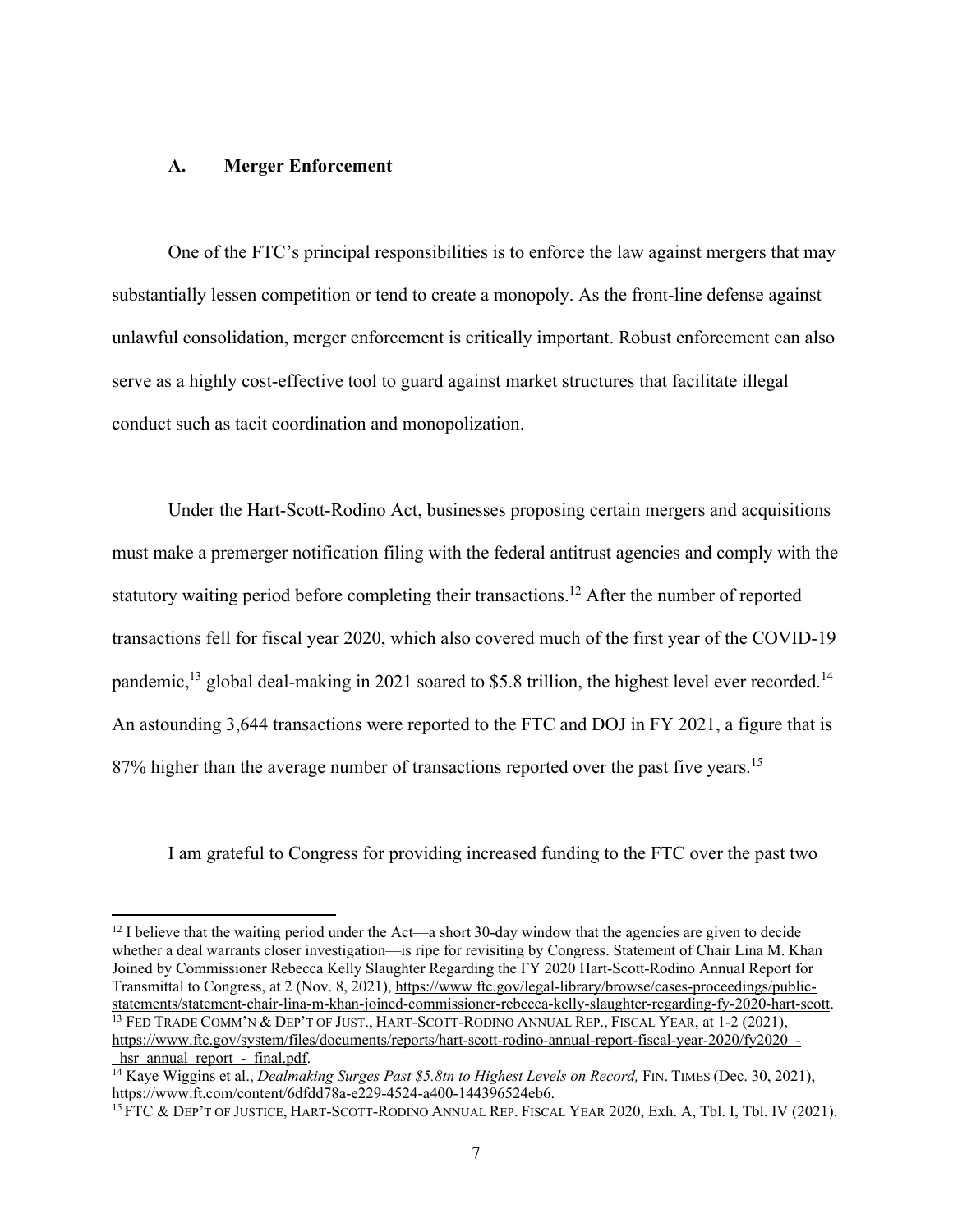fiscal years, and our staff has worked tirelessly to meet the enormous demand of enforcing the laws against unlawful mergers amid a historic surge. Yet it remains extremely challenging to fully resource the FTC's competition mission, especially merger investigations,<sup>16</sup> and our FTE count is well below what is needed to fully deliver.<sup>17</sup> Indeed, many mergers require resourceintensive investigations potentially involving tens of thousands of documents and massive volumes of data. The combination of the merger boom, inadequate resources, and strict deadlines under HSR has resulted in thinly stretched staff and concerning deals getting a more cursory review than they warrant. While we endeavor to investigate fully deals that may be unlawful, these circumstances have forced difficult choices about how to handle situations where a proposed merger appears to raise legal concerns but we lack the resources to fully investigate it within the statutory timeframe.

Nonetheless, we have harnessed our resources to great success, blocking transactions we identified as unlawful. For example, in December 2021 the FTC sued to block U.S. chip supplier Nvidia Corp.'s \$40 billion acquisition of U.K. chip design provider Arm Ltd.<sup>18</sup> The proposed merger would have given one of the largest chip companies control over its rivals' designs for competing chips. The FTC's complaint alleged that the combined firm would have the means and incentive to stifle next-generation technologies, including those used to run datacenters and driver-assistance systems in cars. More than two months into its litigation with the FTC, Nvidia

<sup>17</sup> FTC Chair Lina M. Khan & Comm'r Rebecca Kelly Slaughter, Statement of Chair Lina M. Khan Joined by Commissioner Rebecca Kelly Slaughter Regarding the FY 2020 Hart-Scott-Rodino Annual Report for Transmittal to Congress (Nov. 8, 2021), https://www.ftc.gov/legal-library/browse/cases-proceedings/public-

<sup>&</sup>lt;sup>16</sup> Nearly 70 percent of full-time employees in the Bureau of Competition, as well as many competition attorneys in the regional offices and elsewhere at the agency, focused on mergers in FY 2021.

statements/statement-chair-lina-m-khan-joined-commissioner-rebecca-kelly-slaughter-regarding-fy-2020-hart-scott. 18 Press Release, Fed. Trade Comm'n, FTC Sues to Block \$40 Billion Semiconductor Chip Merger (Dec. 2, 2021), https://www ftc.gov/news-events/news/press-releases/2021/12/ftc-sues-block-40-billion-semiconductor-chipmerger.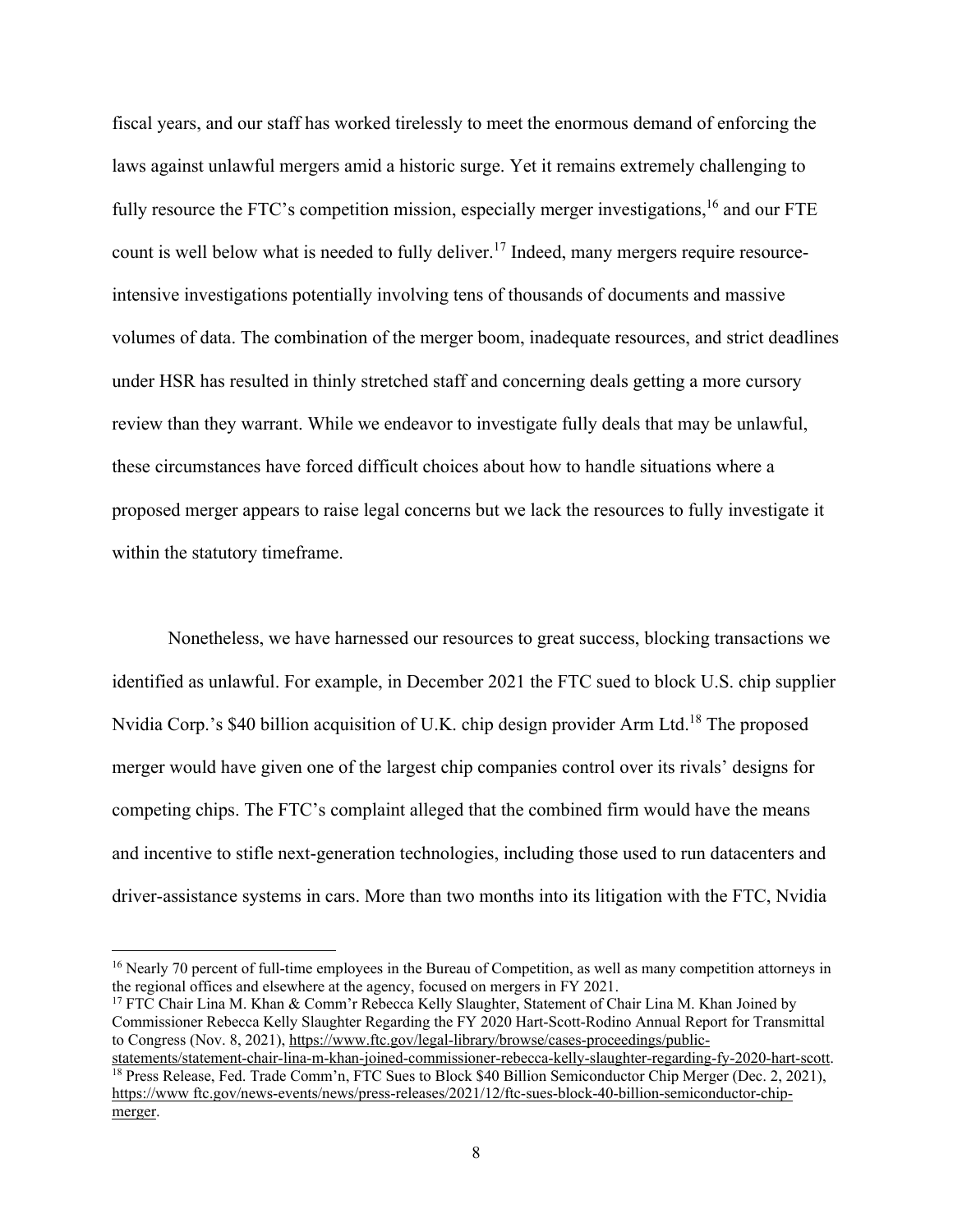abandoned its acquisition of Arm—representing the first abandonment of a litigated vertical merger in many years. The termination of what would have been the largest semiconductor merger ever preserved competition for key technologies and safeguarded future innovation. The FTC team, cooperating with competition agencies in the European Union, United Kingdom, Japan, and South Korea, did outstanding work on the investigation and litigation.

Our recent merger enforcement work has also protected competition in the defense industry. For example, in February 2022, the Commission filed a complaint to block the Lockheed/Aerojet defense merger, a \$4.4 billion transaction that would have eliminated the country's last independent supplier of key missile propulsion inputs and given Lockheed the ability to cut off its competitors' access to these critical components.<sup>19</sup> The FTC's investigation, conducted in close collaboration with the Department of Defense, determined that the deal would have resulted in higher prices and diminished quality and innovation for programs critical to our national security. The Defense Department also recently stated that high consolidation within the defense industrial base poses a risk to national defense and has identified strong merger enforcement as a key tool for promoting greater competition.<sup>20</sup>

We also continue to vigorously enforce the law against unlawful hospital consolidation. Most recently, the Commission in February 2022 voted unanimously to file, together with the state of Rhode Island, a complaint to block the merger of Lifespan Corporation and Care New England Health System, Rhode Island's two largest healthcare providers, alleging the deal would

<sup>&</sup>lt;sup>19</sup> Statement Regarding Termination of Lockheed Martin Corporation's Attempted Acquisition of Aerojet Rocketdyne Holdings Inc. (Feb. 15, 2022), https://www.ftc.gov/news-events/news/press-releases/2022/02/statementregarding-termination-lockheed-martin-corporations-attempted-acquisition-aerojet. 20 *See* DEP'T OF DEFENSE COMPETITION REPORT, *supra* note 11, at 4.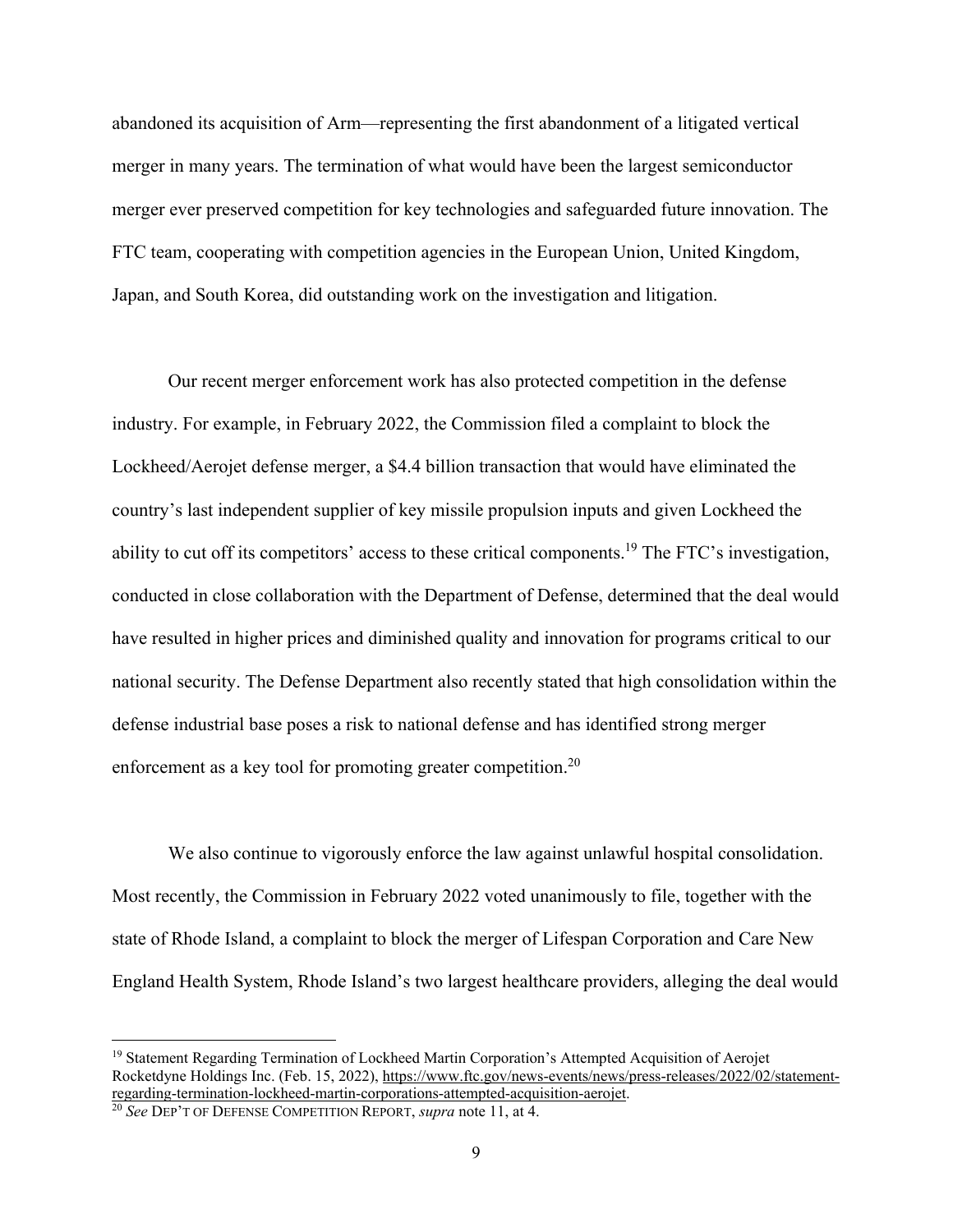lead to higher prices and lower quality care.<sup>21</sup> Days after we filed the complaint, the parties abandoned the transaction.

#### **a. Key Initiatives to Strengthen Our Merger Enforcement Tools**

In addition to enforcing the law against unlawful mergers, the FTC is considering how we can better harness our tools to check unlawful deals. This includes a joint FTC-DOJ review of our primary enforcement manual, the merger guidelines, as well as an effort to modernize the information we collect about notified deals.

In January, together with the Department of Justice, we began the process of revising our merger guidelines.<sup>22</sup> This key enforcement manual is heavily relied upon by judges adjudicating merger challenges, by our staff in reviewing proposed mergers, and by private parties that represent merging parties. My goal is to ensure that our guidelines accurately reflect contemporary commercial realities, are faithful to our statutory mandate, and are administrable and predictable.

A second initiative designed to improve the agency's overall effectiveness in merger review is a revision of the merger notification form ("HSR form"), through a top-to-bottom review of the information we currently receive and an assessment of the additional information

<sup>21</sup> Press Release, Fed. Trade Comm'n, FTC and Rhode Island Attorney General Step in to Block Merger of Rhode Island's Two Largest Healthcare Providers (Feb. 17, 2022), https://www.ftc.gov/news-events/news/pressreleases/2022/02/ftc-rhode-island-attorney-general-step-block-merger-rhode-islands-two-largest-healthcareproviders.

<sup>&</sup>lt;sup>22</sup> Press Release, Fed. Trade Comm'n, Federal Trade Commission and Justice Department Seek to Strengthen Enforcement Against Illegal Mergers (Jan. 18, 2022), https://www.ftc.gov/news-events/news/pressreleases/2022/01/federal-trade-commission-justice-department-seek-strengthen-enforcement-against-illegal-mergers.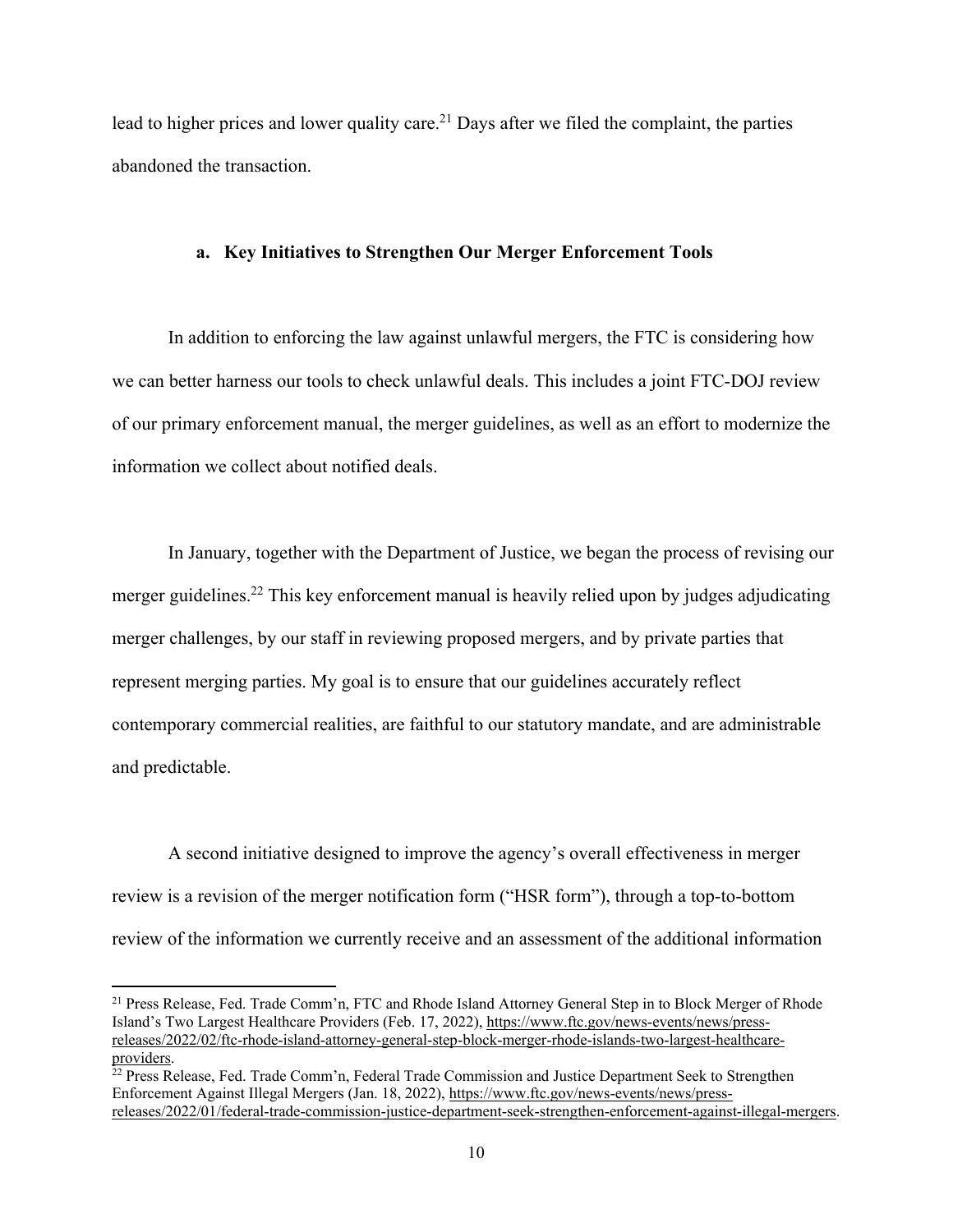we need to effectively and efficiently identify transactions that need in-depth investigation. My goal is to introduce a new form that will collect upfront probative information about the merger, reducing the time and resources that agency staff has to spend processing the filings and screening them for potential illegal deals. I believe that the revised HSR form will streamline the entire merger review process and provide greater certainty to parties contemplating transactions.

#### **B. Enforcement Against Anticompetitive Conduct**

The FTC continues to maintain and develop a robust program to identify and stop anticompetitive conduct outside of the merger contexts. In January 2020, the FTC and the New York Attorney General Letitia James sued "Pharma Bro" Martin Shkreli, his company, Vyera Pharmaceuticals, and others alleging that the company and its leaders raised the price of a lifesaving drug by more than 4000%, and then engaged in unlawful conduct to maintain that revenue.23 In January 2022, the U.S. District Court held Shkreli liable for antitrust claims brought by the FTC and seven state enforcers. Finding that Shkreli's conduct was egregious, deliberate, repetitive, long-running, and ultimately dangerous, the Court imposed a lifetime ban on Shkreli from participating in the pharmaceutical industry and found him liable for \$64.6 million in disgorgement.<sup>24</sup> The U.S. District Court's decision to ban Shkreli for life from the pharmaceutical industry is a victory for Americans and should signal to corporate executives that

https://www ftc.gov/news-events/news/press-releases/2020/01/ftc-ny-attorney-general-charge-vyera-<br>pharmaceuticals-martin-shkreli-other-defendants-anticompetitive.

<sup>&</sup>lt;sup>23</sup> Press Release, Fed. Trade Comm'n, FTC and NY Attorney General Charge Vyera Pharmaceuticals, Martin Shkreli, and Other Defendants with Anticompetitive Scheme to Protect a List-Price Increase of More than 4,000 Percent for Life-Saving Drug Daraprim (Jan. 27, 2020),

<sup>&</sup>lt;sup>24</sup> Statement of Chair Lina M. Khan on the Ruling by Judge Denise L. Cote Federal Trade Commission et al. v. Vyera Pharms., LLC et al. (Jan. 14, 2022), https://www.ftc.gov/news-events/news/press-releases/2022/01/statementchair-lina-m-khan-ruling-judge-denise-l-cote-federal-trade-commission-et-al-v-vyera.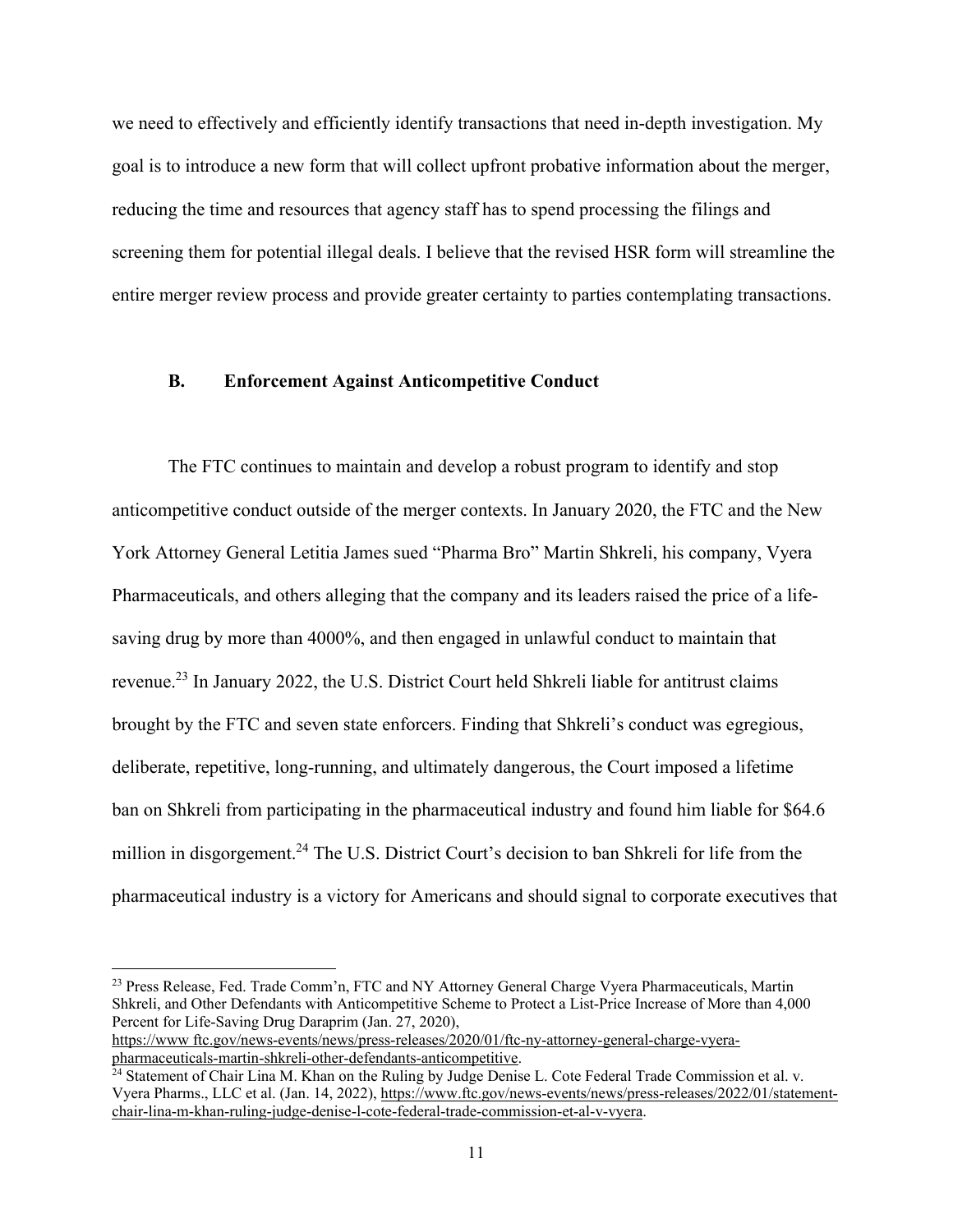they may be held personally liable for antitrust violations that they direct.

Last year, the Commission also successfully amended its complaint against Facebook (d/b/a/ Meta) in a lawsuit that, in addition to other forms of relief, seeks the divestment of Instagram and Whatsapp. The amended complaint alleges that after repeated failed attempts to develop innovative mobile features for its network, Facebook instead resorted to an illegal buyor-bury scheme to maintain its dominance.<sup>25</sup> According to the complaint, the company unlawfully acquired innovative competitors with popular mobile features that succeeded where Facebook's own offerings failed. To further protect its monopoly, Facebook allegedly lured app developers to the platform, surveilled them for indications of success, and then squashed those that were positioned to become competitive threats.<sup>26</sup> In January of this year, D.C. District Judge James E. Boasberg denied Facebook's motion to dismiss the FTC's case, which allows the Commission's antitrust lawsuit to continue.

### **III. CONSUMER PROTECTION MISSION**

As Americans struggle with the economic precarity caused by the pandemic and rising prices for essential goods, scammers and unscrupulous businesses have found new ways to exploit them. Indeed, over the past few years, the Commission has seen a soaring number of

<sup>25</sup> Press Release, Fed. Trade Comm'n, FTC Alleges Facebook Resorted to Illegal Buy-or-Bury Scheme to Crush Competition After String of Failed Attempts to Innovate (Aug. 19, 2021), https://www ftc.gov/newsevents/news/press-releases/2021/08/ftc-alleges-facebook-resorted-illegal-buy-or-bury-scheme-crush-competitionafter-string-failed. <sup>26</sup> *Id.*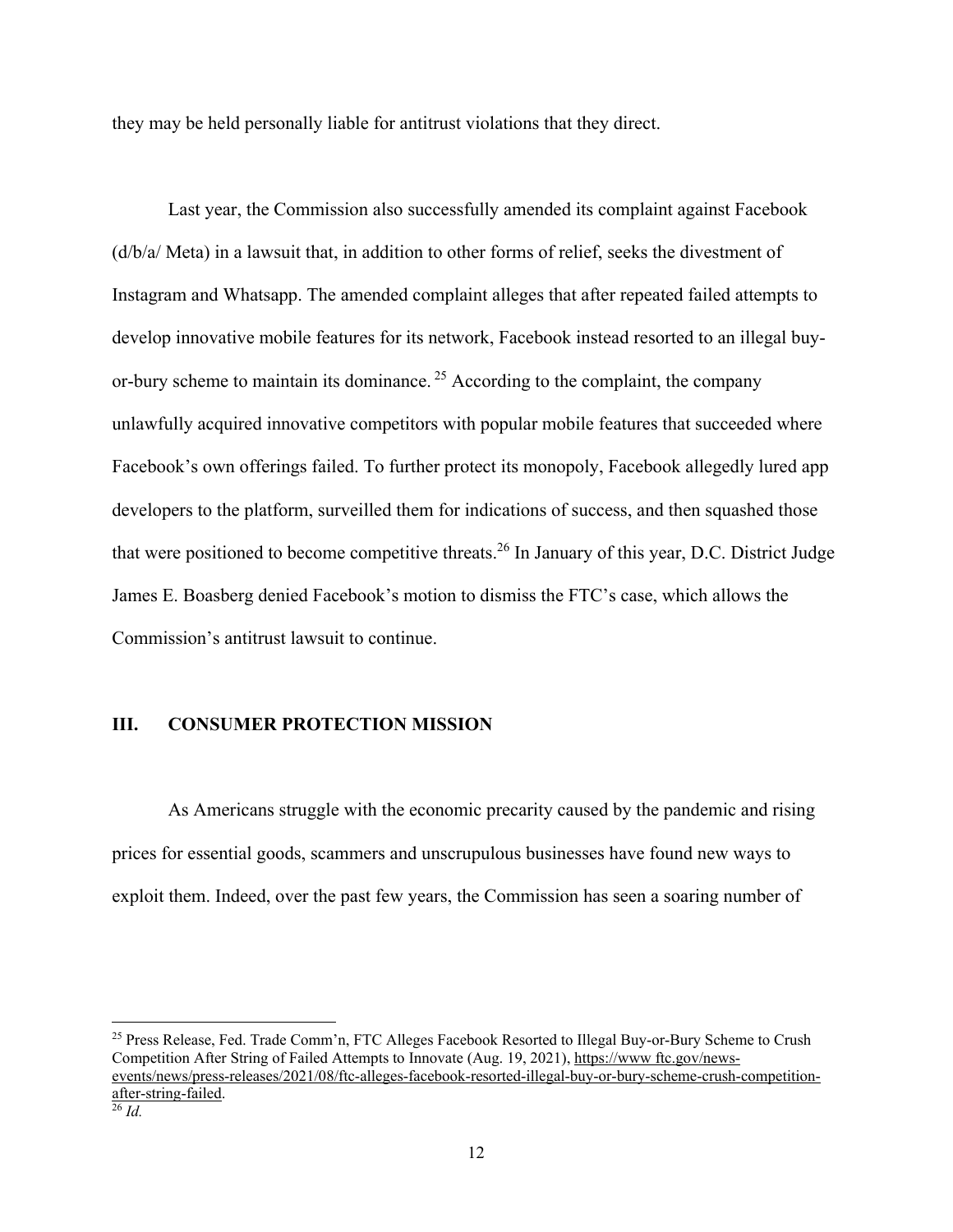reports about business imposters,  $27$  substantial losses stemming from online shopping and undelivered merchandise,<sup>28</sup> a rising number of cryptocurrency<sup>29</sup> and other income scams,<sup>30</sup> workfrom-home scams, fake check scams, and deceptive online trading offers.<sup>31</sup> Between 2019 and 2021, the number of consumer reports has increased by over 67 percent, from 3.4 million reports in 2019 to 5.7 million reports in  $2021.^{32}$ 

Our analyses also show that digital platforms have become fertile ground for fraud and abuse. More than one in four people who reported losing money to a scam in 2021 said that the scam started with a contact on social media.<sup>33</sup> What's more, the number of reports has increased nineteen-fold since 2017, with reported losses of about \$770 million in 2021.<sup>34</sup> This is no accident. The opaque algorithms that social media platforms use to promote engagement, and the vast reams of data they have on users, arm scammers with potent tools to target consumers with harmful content. And while platforms may take this content down when it is flagged, this is often after it has already spread far and wide.

<sup>27</sup> Emma Fletcher, *Amazon Tops List of Impersonated Businesses,* FTC CONSUMER PROTECTION DATA SPOTLIGHT (Oct. 20, 2021), https://www ftc.gov/news-events/data-visualizations/data-spotlight/2021/10/amazon-tops-listimpersonated-businesses.

<sup>&</sup>lt;sup>28</sup> Emma Fletcher, *Pandemic Purchases Lead to Record Reports of Unreceived Goods*, FTC CONSUMER PROTECTION DATA SPOTLIGHT (July 1, 2020), https://www.ftc.gov/news-events/data-visualizations/data-<br>spotlight/2020/07/pandemic-purchases-lead-record-reports-unreceived-goods.

<sup>&</sup>lt;sup>29</sup> Emma Fletcher, *Cryptocurrency Buzz Drives Record Investment Scam Losses*, FTC CONSUMER PROTECTION DATA SPOTLIGHT (May 17, 2021), https://www ftc.gov/news-events/blogs/data-spotlight/2021/05/cryptocurrencybuzz-drives-record-investment-scam-losses.

<sup>30</sup> *Consumer Sentinel Network*, FED. TRADE COMM'N, https://www.ftc.gov/enforcement/consumer-sentinel-network (noting that income scams increased in 2021 over 2020 and were driven by investment and job scams) (last visited May 16, 2022).

<sup>31</sup> Emma Fletcher, *Income Scams: Big Promises, Big Losses*, FTC CONSUMER PROTECTION DATA SPOTLIGHT (Dec. 10, 2020), https://www.ftc.gov/news-events/blogs/data-spotlight/2020/12/income-scams-big-promises-big-losses.<br><sup>32</sup> The increase is due in part to the addition of new data contributors, such as the Social Security Administr

Office of Inspector General and the Australian Competition and Consumer Commission.

<sup>33</sup> Emma Fletcher, *Social Media a Gold Mine for Scammers in 2021*, FTC CONSUMER PROTECTION DATA SPOTLIGHT (Jan. 25, 2022), https://www.ftc.gov/news-events/blogs/data-spotlight/2022/01/social-media-gold-minescammers-2021.

<sup>34</sup> *Id.*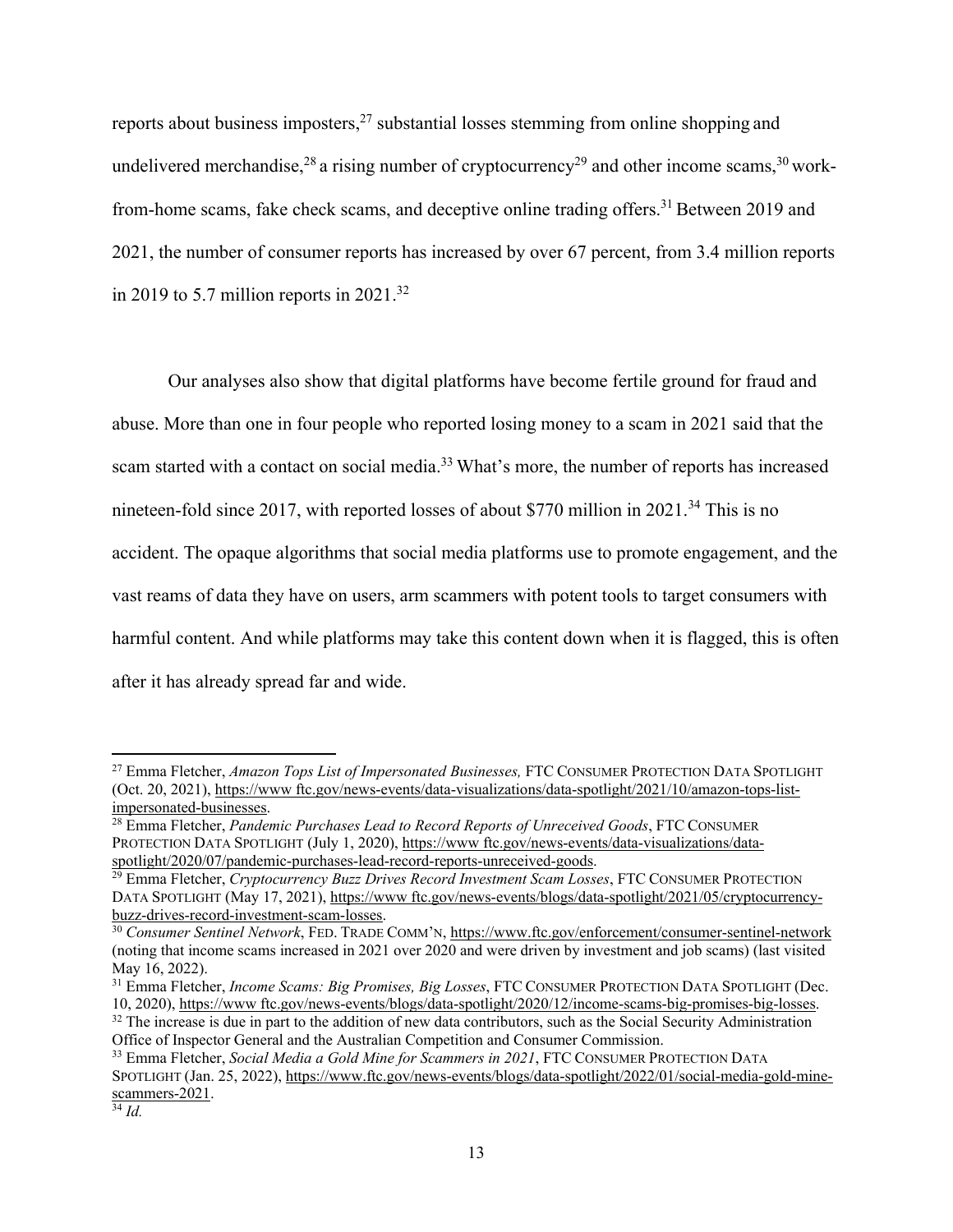Fraud is not the only challenge stemming from the increased digitization. We've seen how security vulnerabilities can have sweeping effects, disrupting fuel supply for an entire segment of the country and halting meat processing operations nationwide.<sup>35</sup> We've also seen how privacy breaches can be materially consequential, with violations exposing millions of children during the course of doing their schoolwork, or resulting in the purchase and sale of individuals' sensitive health data.<sup>36</sup> And, greater adoption of workplace surveillance technologies and facial recognition tools is expanding data collection in newly invasive and potentially discriminatory ways.<sup>37</sup>

To respond to these trends, the Commission is not only challenging individual illegal activity but also taking comprehensive action to deter and disrupt practices across industries that harm consumers. My goal is to tackle these problems broadly, casting a wide net to stop illegal conduct that causes massive consumer harm. The agency also engages in data analysis to spot and respond to emerging threats and consumer education to augment our law enforcement

<sup>36</sup> *See, e.g.*, Joe Heim, *Computer Hackers Attack Fairfax County School System*, WASH. POST (Sept. 11, 2020), https://www.washingtonpost.com/local/education/computer-hackers-attack-fairfax-county-schoolsystem/2020/09/11/5a944d32-f474-11ea-999c-67ff7bf6a9d2 story html; DEP'T OF HEALTH AND HUMAN SERVS., OFFICE FOR CIVIL RIGHTS, BREACH PORTAL: NOTICE TO THE SECRETARY OF HHS BREACH OF UNSECURED PROTECTED HEALTH INFORMATION, CASES CURRENTLY UNDER INVESTIGATION,

<sup>35</sup> *See, e.g.*, Collin Eaton & Amrith Ramkumar, *Colonial Pipeline Shutdown: Is There a Gas Shortage and When Will the Pipeline Be Fixed?*, WALL ST. J. (May 13, 2021), https://www.wsj.com/articles/colonial-pipelinecyberattack-hack-11620668583; Fabiana Batista et al., *All of JBS's U.S. Beef Plants Were Forced Shut by Cyberattack*, BLOOMBERG (May 31, 2021), https://www.bloomberg.com/news/articles/2021-05-31/meat-is-latestcyber-victim-as-hackers-hit-top-supplier-jbs.

https://ocrportal hhs.gov/ocr/breach/breach report.jsf (last visited Apr. 27, 2022). 37 Kathryn Zickuhr, *Workplace Surveillance is Becoming the New Normal for U.S. Workers*, WASH. CTR. FOR EQ. GROWTH (Aug. 18, 2021), https://equitablegrowth.org/research-paper/workplace-surveillance-is-becoming-the-newnormal-for-u-s-workers/; Aaron Rieke & Miranda Bogen, *Help Wanted: An Examination of Hiring Algorithms, Equity, and Bias*, UPTURN (Dec. 10, 2018), https://www.upturn.org/work/help-wanted/; NAT'L INST. OF STANDARDS AND TECH., TOWARDS A STANDARD FOR IDENTIFYING AND MANAGING BIAS IN ARTIFICIAL INTELLIGENCE (2022), https://nvlpubs.nist.gov/nistpubs/SpecialPublications/NIST.SP.1270.pdf (NIST Special Pub. 1270).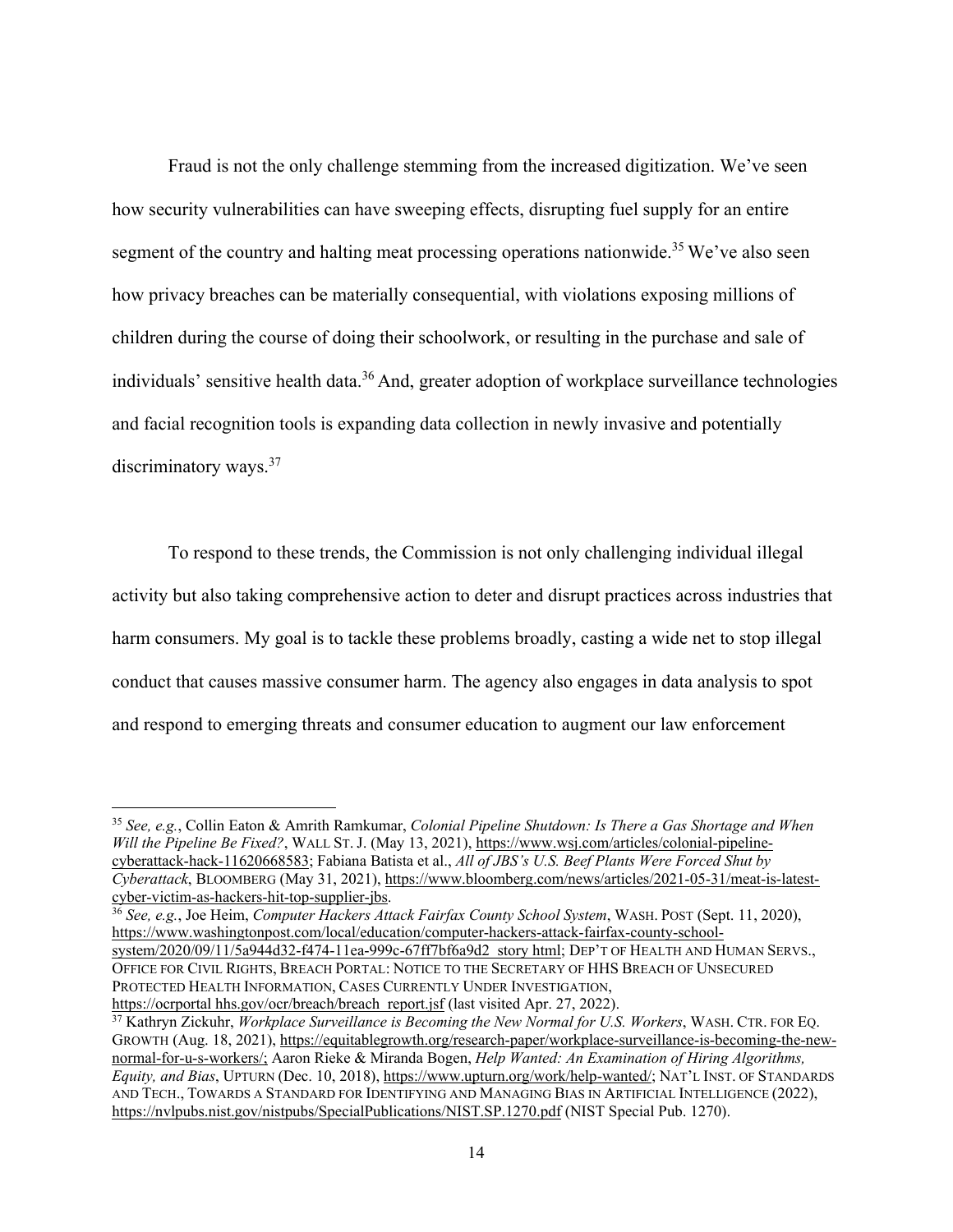efforts. In the past year, the Commission has focused its efforts on digital harms, COVID and other fraud, and ensuring that workers and small businesses aren't cheated. And, despite the major setback to the Commission's ability to recover equitable monetary remedies from the Supreme Court's decision in *AMG*,<sup>38</sup> the agency has deployed new tools and reinvigorated old ones to get money back to consumers where possible.

#### **A. Protecting Against Digital Harms**

The Commission is taking a comprehensive approach to curbing and deterring unlawful data practices, including conduct that harms user privacy or data security. First, we are directing our limited resources to areas where we can have a market-wide impact. For example, last year the Commission finalized amendments to the Safeguards Rule, which requires non-bank financial firms across the economy to ensure they are protecting consumers' sensitive information.39 In addition, the Commission issued a policy statement affirming that health apps and connected devices that collect or use consumers' health information must comply with the FTC's Health Breach Notification Rule.<sup>40</sup> Our enforcement actions also reflect a commitment to widespread impact. For example, last year, the Commission took action against OpenX—a major advertising platform charged with illegally collecting information from children across hundreds of apps, and with collecting geolocation information without consumers' consent. The

<sup>&</sup>lt;sup>38</sup> AMG Capital Management, LLC. v. FTC, 141 S. Ct. 1341 (2021).<br><sup>39</sup> Press Release, Fed. Trade Comm'n, FTC Strengthens Security Safeguards for Consumer Financial Information Following Widespread Data Breaches (Oct. 27, 2021), https://www.ftc.gov/news-events/news/press-<br>releases/2021/10/ftc-strengthens-security-safeguards-consumer-financial-information-following-widespread-data.

 $40$  FTC, Statement of the Commission on Breaches by Health Apps and Other Connected Devices (Sept. 15, 2021), https://www.ftc.gov/legal-library/browse/statement-commission-breaches-health-apps-other-connected-devices [hereinafter Statement on Breaches by Health Apps]. *See also* FTC, Mobile Health App Developers: FTC Best Practices (Apr. 2016), https://www.ftc.gov/business-guidance/resources/mobile-health-app-developers-ftc-bestpractices (FTC business guidance).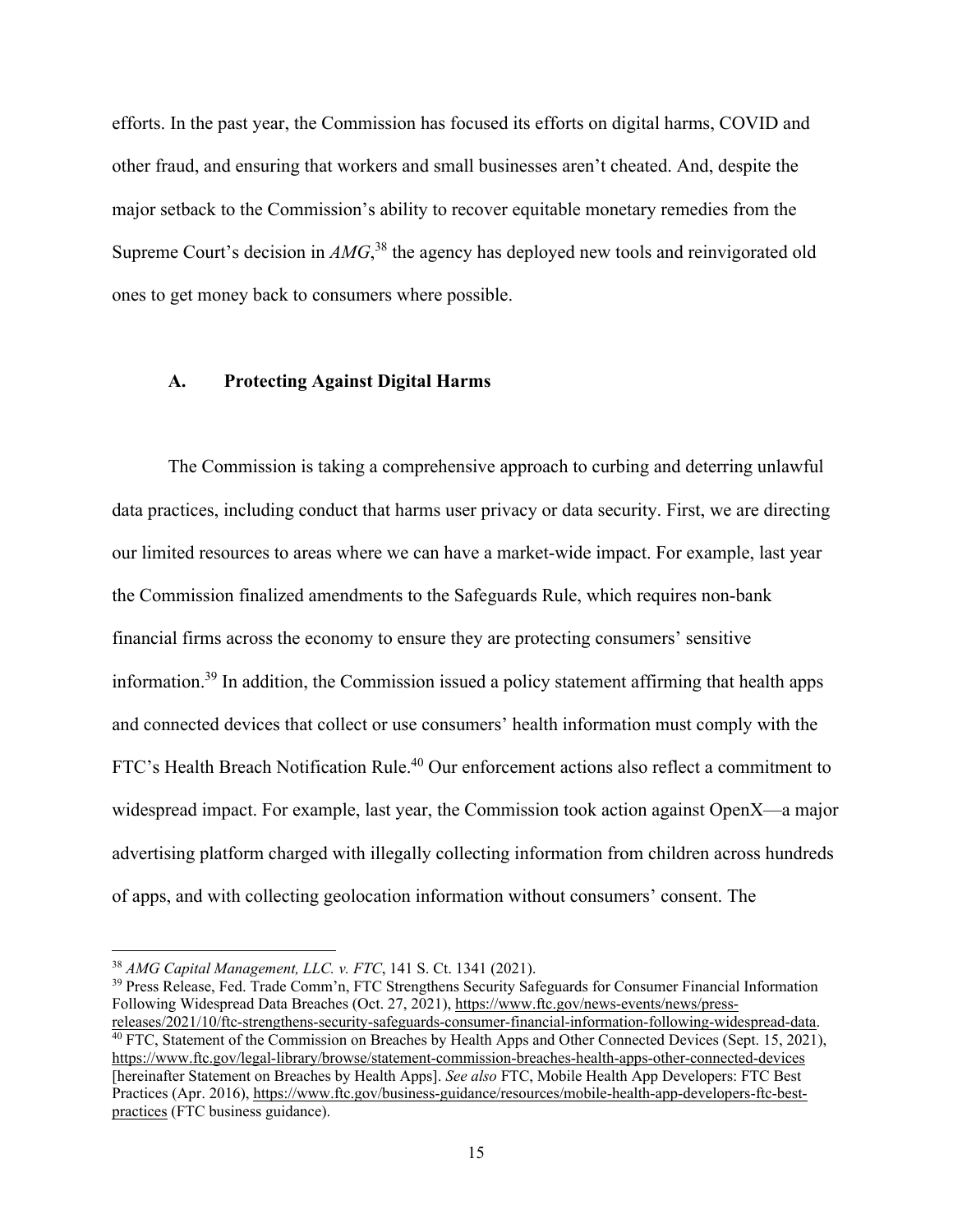Commission obtained an order requiring OpenX to halt its violations, delete its ad request data, and pay a civil penalty of \$2 million. 41

Second, we are pursuing an interdisciplinary approach to combatting digital harms, assessing data practices through both a consumer protection and competition lens. Given the intersecting ways in which widescale data collection and commercial surveillance practices can facilitate violations of both consumer protection and antitrust laws, we are using our experience and expertise in both areas to ensure we understand the full implications of business conduct and strategies. We are also increasing our use of technologists alongside the skilled lawyers, economists, and investigators who lead our enforcement work. We have already increased the number of technologists on our staff—drawing from diverse skillsets, including data scientists and engineers, user design experts, and AI researchers—and we plan to continue building up this team.

Third, we are focusing on designing effective remedies for law violations that address the business incentives that drive firms to engage in these unlawful practices. This includes pursuing relief that will fully cure the harm caused by these practices and reverse the incentives to break the law. For example, the Commission recently took action against a Weight Watchers subsidiary, Kurbo, alleging that the company illegally collected children's sensitive personal information, including their names, eating habits, daily activities, weight, birth date, and

<sup>41</sup> Press Release, Fed. Trade Comm'n, Advertising Platform OpenX Will Pay \$2 Million for Collecting Personal Information from Children in Violation of Children's Privacy Law (Dec. 15, 2021), https://www.ftc.gov/newsevents/news/press-releases/2021/12/advertising-platform-openx-will-pay-2-million-collecting-personal-informationchildren-violation.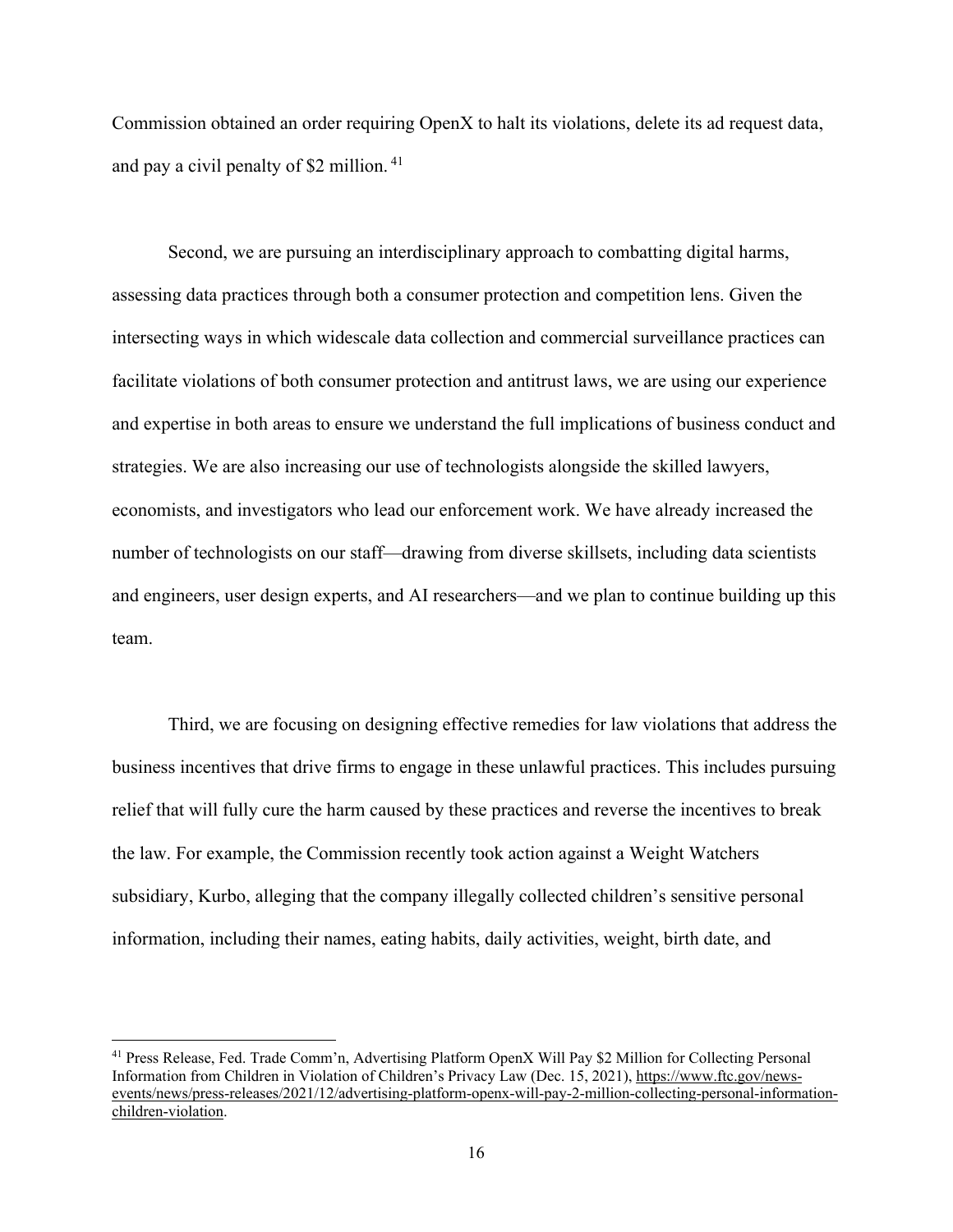persistent identifiers.42 Our order required not only that the business pay a penalty, but also that it delete its ill-gotten data where parents did not consent to the collection, and that it destroy any algorithms derived from that data. $43$  Also, where appropriate, our remedies force executive accountability through limits on executives' conduct. In our action against SpyFone, for example, the FTC banned both the company and its CEO from the surveillance business, resolving allegations that they sold software that allowed a purchaser to surreptitiously monitor another person's phone, which enabled secret real-time access to data on a range of sensitive activity.44 Lastly, we are committed to evolving our remedies to reflect the latest best practices in security and privacy. For example, in our recent action against CafePress, our settlement remedied an alleged breach by requiring the use of multi-factor authentication that uses a secure authentication protocol—reflecting the latest thinking in secure credentialing.45

The Commission is also cracking down on dark patterns that fuel digital deception. We have seen how some marketers use dark patterns to trick consumers into incurring unwanted charges or subscriptions during online transactions.46 Last year, we held a workshop to examine these practices, and shortly thereafter issued a Policy Statement making clear that these tricks

<sup>42</sup> Press Release, Fed. Trade Comm'n, FTC Takes Action Against Company Formerly Known as Weight Watchers for Illegally Collecting Kids' Sensitive Health Data (Mar. 4, 2022), https://www.ftc.gov/news-events/news/pressreleases/2022/03/ftc-takes-action-against-company-formerly-known-weight-watchers-illegally-collecting-kidssensitive.

<sup>43</sup> Stipulated Order, *United States v. Kurbo Inc*. (N.D. Cal. 2022) (No. 3:22-cv-00946),

https://www.ftc.gov/system/files/ftc gov/pdf/wwkurbostipulatedorder.pdf.

<sup>&</sup>lt;sup>44</sup> Press Release, Fed. Trade Comm'n, FTC Bans SpyFone and CEO from Surveillance Business and Orders Company to Delete All Secretly Stolen Data (Sept. 1, 2021), https://www.ftc.gov/news-events/news/pressreleases/2021/09/ftc-bans-spyfone-ceo-surveillance-business-orders-company-delete-all-secretly-stolen-data. 45 Press Release, Fed. Trade Comm'n, FTC Takes Action Against CafePress for Data Breach Cover Up (Mar. 15,

<sup>2022),</sup> https://www ftc.gov/news-events/news/press-releases/2022/03/ftc-takes-action-against-cafepress-databreach-cover.

<sup>46</sup> *See* Press Release, Fed. Trade Comm'n, Children's Online Learning Program ABCmouse to Pay \$10 Million to Settle FTC Charges of Illegal Marketing and Billing Practices (Sept. 2, 2020), https://www.ftc.gov/newsevents/press-releases/2020/09/childrens-online-learning-program-abcmouse-pay-10-million-settle.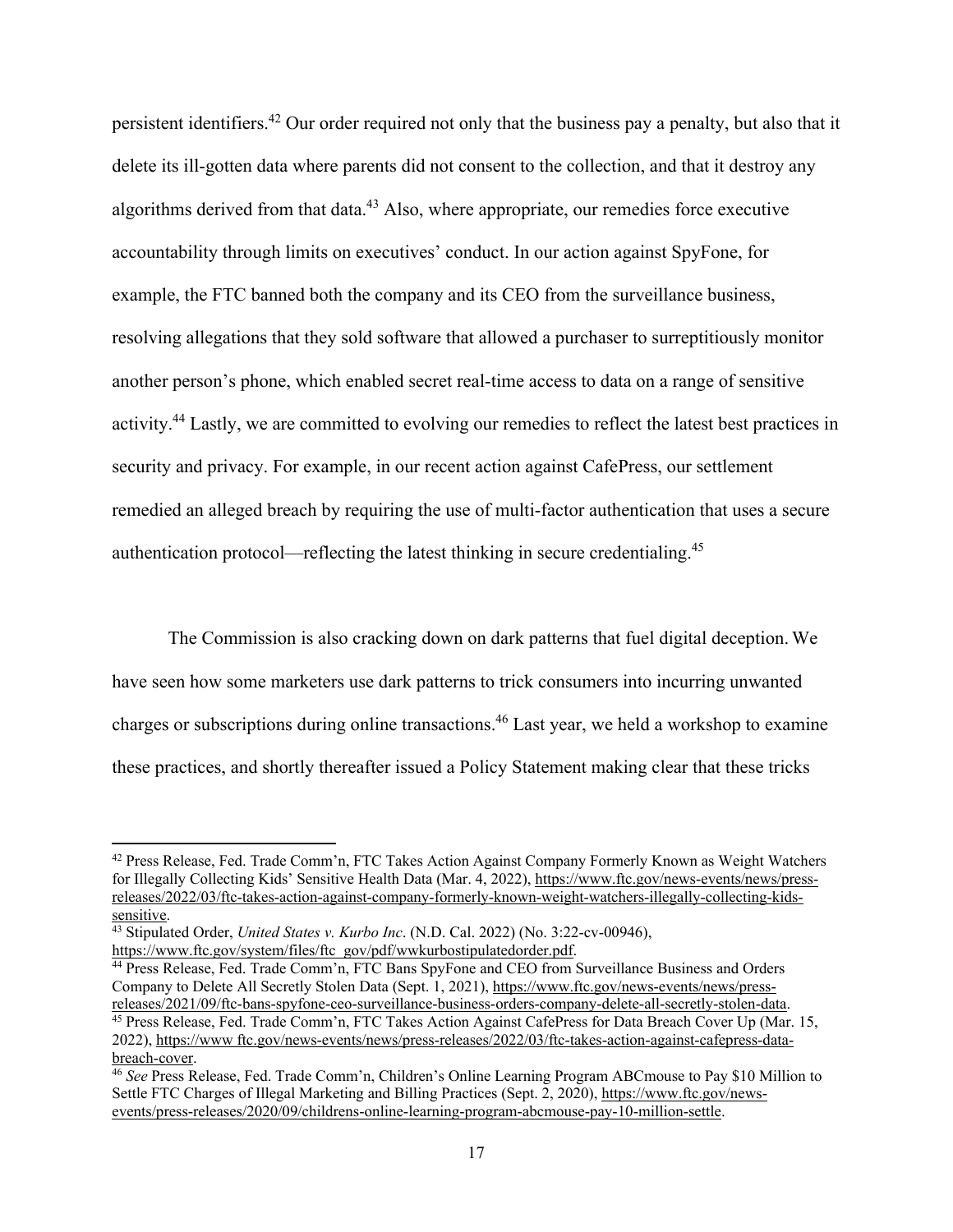and traps were against the law, and that cancelling a subscription service should be no more difficult than signing up.47 The Commission also authorized an omnibus resolution making it easier for our staff to investigate these harmful practices.

Finally, to further understand and shed light on social media practices, in December 2020, the Commission issued orders to nine social media and video streaming companies including Facebook, Inc. (now Meta Platforms, Inc.), YouTube LLC, and ByteDance Ltd, which is the parent company of TikTok. These Orders cover a broad range of social media practices, including how these companies collect and use personal information, their advertising and user engagement practices, and how their practices affect children and teens. The FTC is committed to tackling emerging threats, adjusting our strategies wherever necessary, and working in close coordination with our law enforcement partners at the local, state, and federal level.

#### **B. Protecting Honest Businesses and Workers**

As American workers and small businesses attempt to recover from the effects of the pandemic, the Commission is taking a comprehensive approach—through enforcement, rulemaking, and advocacy—to ensuring that they are not held back by unfair or deceptive practices.

<sup>47</sup> *See* Press Release, Fed. Trade Comm'n, FTC to Ramp up Enforcement against Illegal Dark Patterns that Trick or Trap Consumers into Subscriptions (Oct. 28, 2021), https://www.ftc.gov/news-events/news/pressreleases/2021/10/ftc-ramp-enforcement-against-illegal-dark-patterns-trick-or-trap-consumers-subscriptions.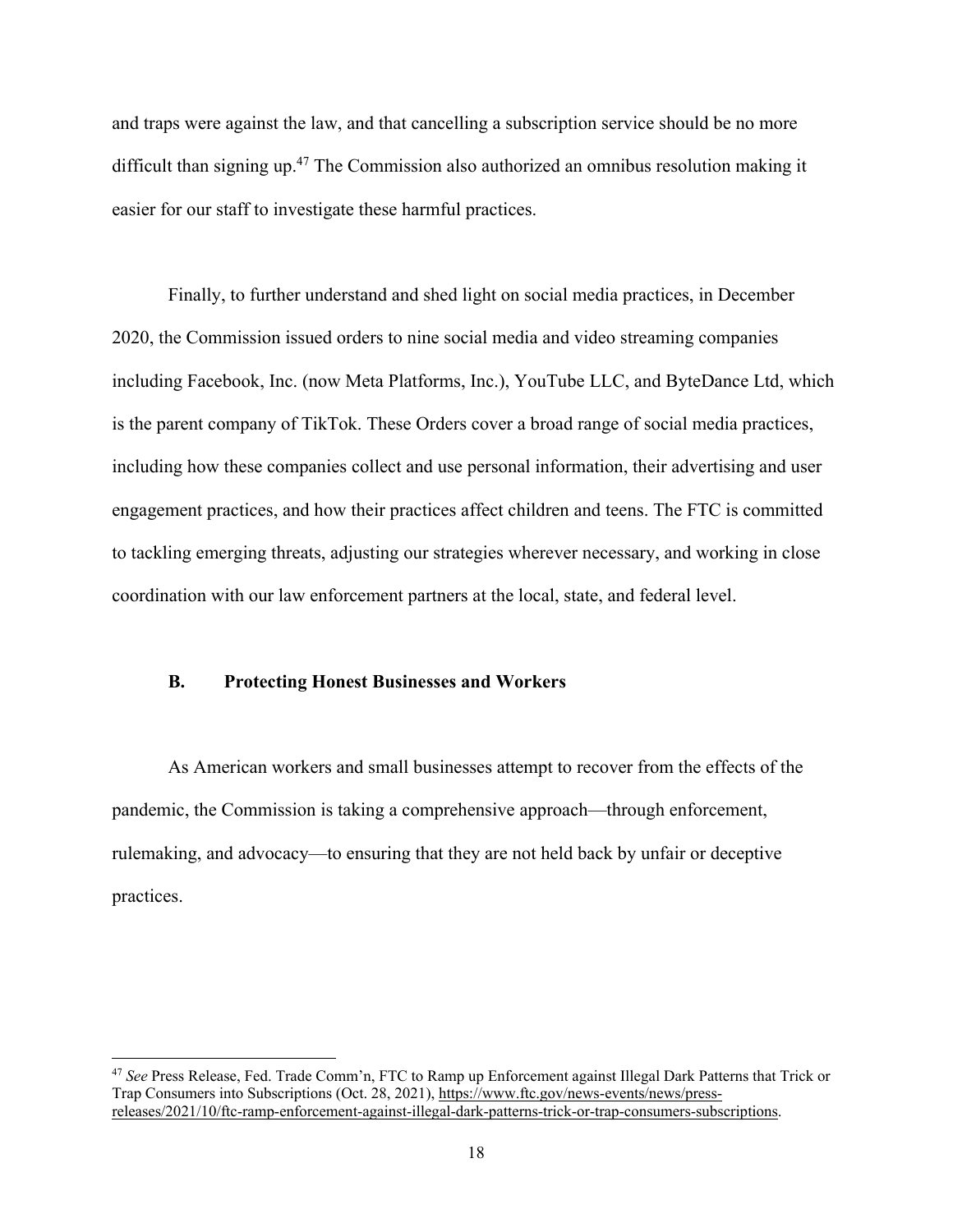First, the Commission is taking aggressive enforcement action to hold accountable those who exploit small businesses and gig workers. In January, we banned Richmond Capital, a financing entity that allegedly preyed on small businesses, from the merchant cash advance and debt collection industry.48 Later that month, we required Dun and Bradstreet—the nation's largest provider of small business credit reports—to reform how it treated small businesses, including by giving them new tools to correct inaccuracies on their reports.<sup>49</sup> In March, the Commission filed an administrative complaint charging the gig platform HomeAdvisor with making false, misleading, or unsubstantiated claims about the quality and source of the leads the company sells to service providers, such as general contractors and small lawn care businesses, who are in search of potential customers. And since November 2021, the FTC has sent more than \$60 million to 141,000 Amazon Flex drivers who allegedly had their tips deceptively withheld.<sup>50</sup>

The Commission has also revived enforcement of its Franchise Rule, which is designed to protect franchisees from unscrupulous practices. In February, we partnered with DOJ to file a suit against fast-food chain Burgerim, alleging that the chain made false promises and withheld information required by the Franchise Rule to persuade more than 1,500 consumers, many of

<sup>48</sup> Press Release, Fed. Trade Comm'n, Merchant Cash Advance Providers Banned from Industry, Ordered to Redress Small Businesses (Jan. 5, 2022), https://www ftc.gov/news-events/news/press-releases/2022/01/merchant-cashadvance-providers-banned-industry-ordered-redress-small-businesses.

<sup>&</sup>lt;sup>49</sup> Press Release, Fed. Trade Comm'n, In Response to FTC Charges, Dun & Bradstreet to Clean Up Small Business Credit Reporting Process and Refund Customers (Jan. 13, 2022), https://www ftc.gov/news-events/news/pressreleases/2022/01/response-ftc-charges-dun-bradstreet-clean-small-business-credit-reporting-process-refundcustomers.

<sup>50</sup> Order, *In re Amazon.com, Inc.* (F.T.C. 2021) (No. C-4746),

https://www ftc.gov/system/files/documents/cases/1923123c4746amazonflexorder1.pdf (requiring Amazon to return all of the money it withheld from drivers). *See also* Press Release, Fed. Trade Comm'n, FTC Returns Nearly \$60 Million to Drivers Whose Tips Were Illegally Withheld by Amazon (Nov. 2, 2021), https://www ftc.gov/newsevents/news/press-releases/2021/11/ftc-returns-nearly-60-million-drivers-whose-tips-were-illegally-withheldamazon.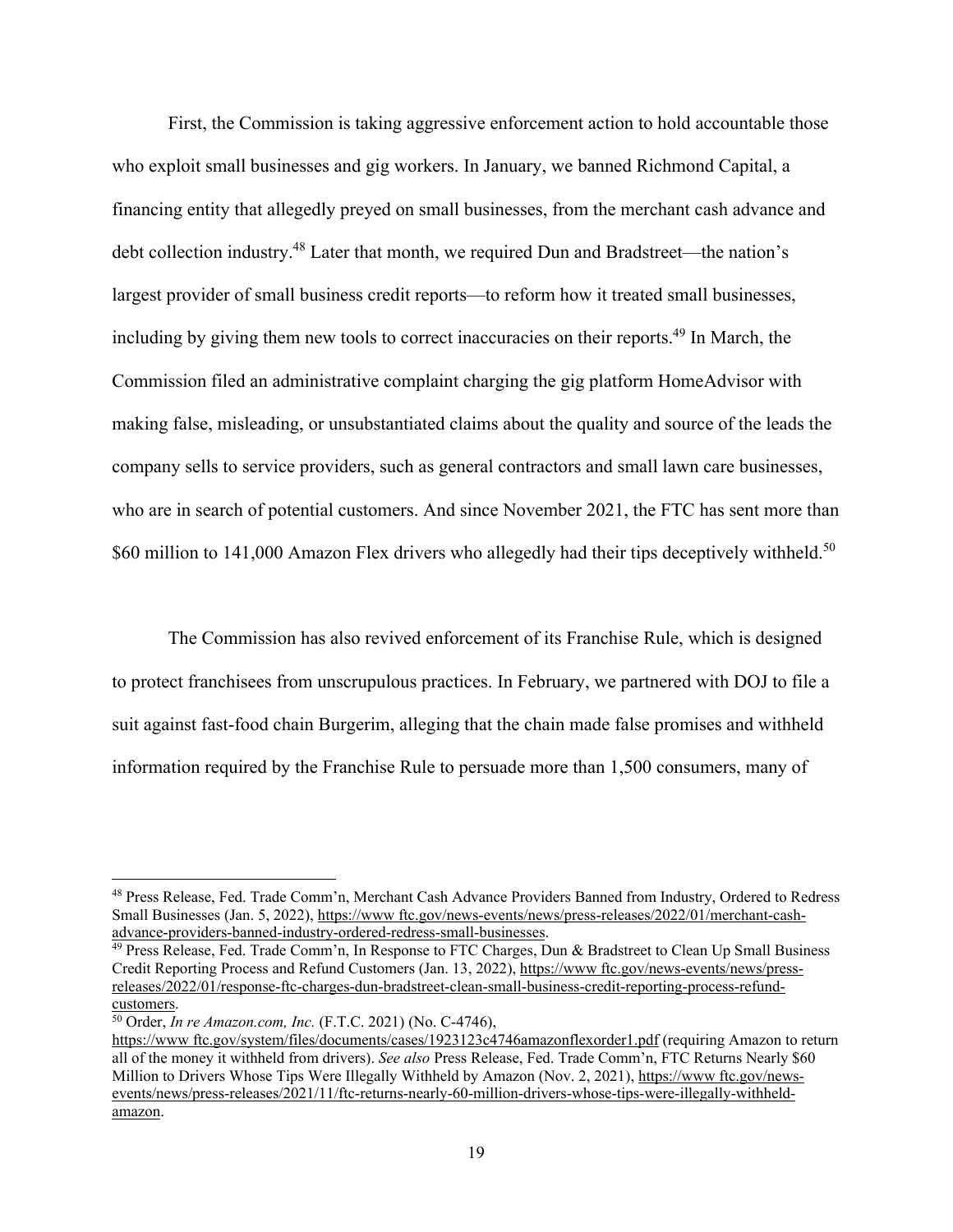them veterans, to purchase franchises.<sup>51</sup> We have also taken steps to make it easier for franchisees to file complaints with the Commission.

In addition to enforcement, the Commission is initiating efforts to ensure that bad actors across the marketplace pay a high price for preying on workers and small businesses. Last year, the Commission announced that it was resurrecting its Penalty Offense Authority to deter illegal practices market-wide and to protect consumers from scams that prey on economic precarity. The Penalty Offense Authority empowers the Commission to seek civil penalties of up to \$46,517 per violation if an entity engages in conduct that the Commission has previously found unfair or deceptive in an administrative order other than a consent.<sup>52</sup> To trigger this authority, the FTC can send a Notice of Penalty Offenses outlining conduct that the Commission has determined is unlawful. In October 2021, the Commission sent Notice of Penalty Offenses to more than 1,100 businesses, including dozens of companies operating in the gig economy, putting them on notice that misleading money-making claims could lead to civil penalties.<sup>53</sup>

The Commission is also considering rulemakings to better protect workers and small businesses, as well as consumers. In February, the agency launched a rulemaking to address deceptive or unfair marketing using earnings claims.<sup>54</sup> If finalized, the rule would allow the FTC

<sup>51</sup> Press Release, Fed. Trade Comm'n, FTC Sues Burger Franchise Company That Targets Veterans and Others With False Promises and Misleading Documents (Feb. 8, 2022), https://www.ftc.gov/news-events/news/pressreleases/2022/02/ftc-sues-burger-franchise-company-targets-veterans-others-false-promises-misleading-documents.

 $52$  15 U.S.C. § 45(m)(1)(B).

<sup>53</sup> Press Release, Fed. Trade Comm'n, FTC Puts Businesses on Notice that False Money-Making Claims Could Lead to Big Penalties (Oct. 26, 2021), https://www.ftc.gov/news-events/press-releases/2021/10/ftc-puts-businesses-noticefalse-money-making-claims-could-lead.

<sup>54</sup> Press Release*,* Fed. Trade Comm'n, FTC Takes Action to Combat Bogus Money-Making Claims Used to Lure People into Dead-end Debt Traps (Feb. 17, 2022), https://www ftc.gov/news-events/news/pressreleases/2022/02/ftc-takes-action-combat-bogus-money-making-claims-used-lure-people-dead-end-debt-traps.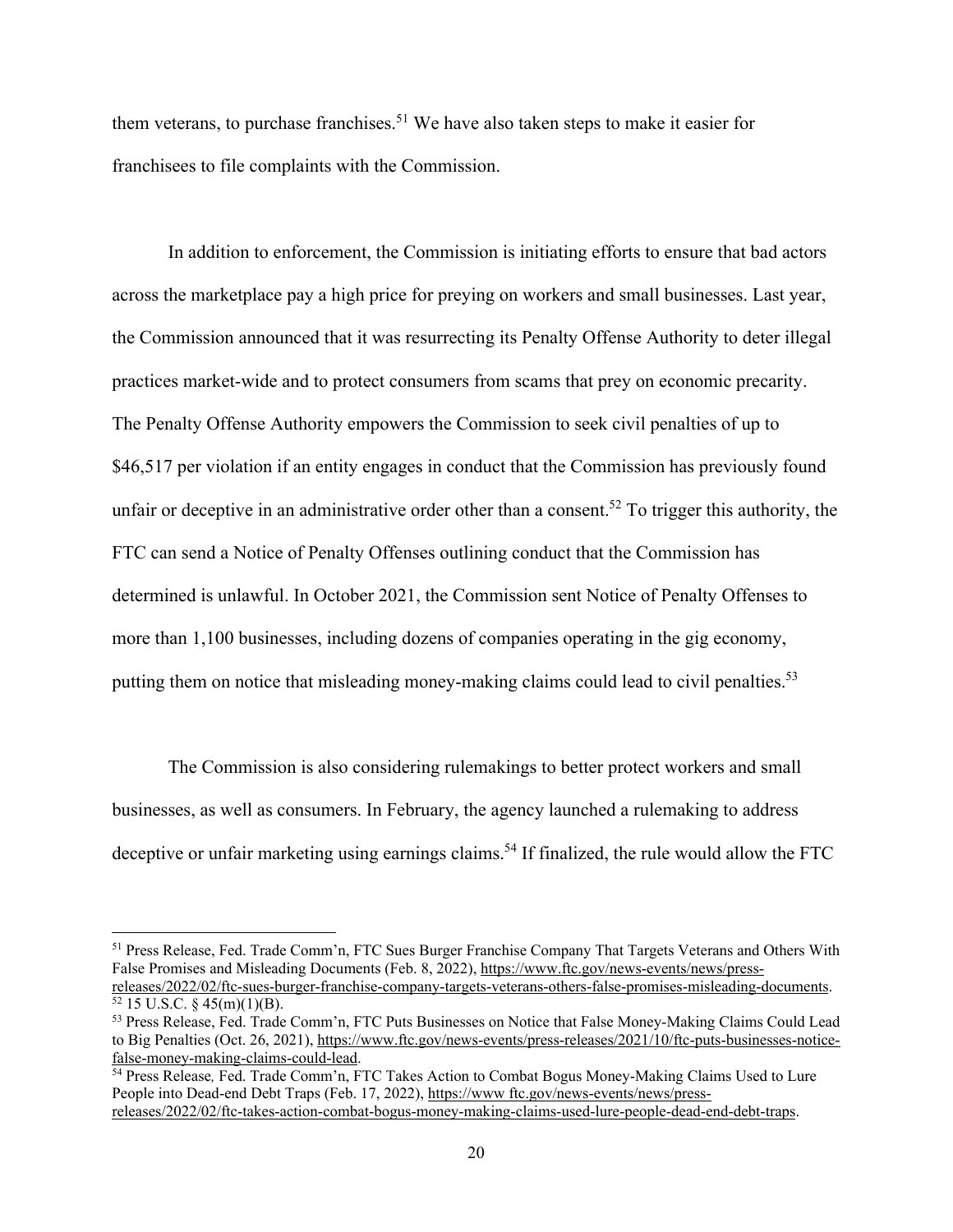to recover redress for defrauded consumers, and seek steep penalties against any multilevel marketers, for-profit colleges, "gig economy" platforms, and other bad actors who prey on people's hopes for economic advancement.55 And in April, the Commission proposed significant amendments to the Telemarketing Sales Rule that would provide new protections for small businesses against telemarketing tricks and traps.<sup>56</sup>

Finally, to ensure we are taking a comprehensive approach to labor harms, we also forge law enforcement partnerships and engage in advocacy. We are coordinating closely with DOJ and the National Labor Relations Board over labor concerns, for example, and in December 2021, we filed an amicus brief in a class action suit by 7-Eleven franchisees in which we successfully argued that the FTC's Franchise Rule cannot be used to obviate state-imposed labor protections.57

# **C. Protecting Consumers from Fraud**

The FTC is taking action to stop unscrupulous actors from exploiting hard-working consumers through hidden fees, bogus claims about the income they can earn, and the training opportunities they can receive from vocational schools. Consumers who are lured into these schemes can be driven deeply into debt and can be deprived of better opportunities.<sup>58</sup>

56 Press Release, Fed. Trade Comm'n, Federal Trade Commission Proposes Small Business Protections Against Telemarketing Tricks and Traps (Apr. 28, 2022), https://www ftc.gov/news-events/news/pressreleases/2022/04/federal-trade-commission-proposes-small-business-protections-against-telemarketing-tricks-traps. 57 Press Release, Fed. Trade Comm'n, FTC Files Amicus Brief in Patel, v. 7-Eleven, Inc. (Dec. 6, 2021),

https://www ftc.gov/news-events/news/press-releases/2021/12/ftc-files-amicus-brief-patel-v-7-eleven-inc. 58 *See, e.g.*, FED. RESERVE BANK OF N.Y., QUARTERLY REPORT ON HOUSEHOLD DEBT AND CREDIT (Nov. 2021), https://www.newyorkfed.org/medialibrary/interactives/householdcredit/data/pdf/HHDC 2021Q3.pdf (showing that

<sup>55</sup> *Id.*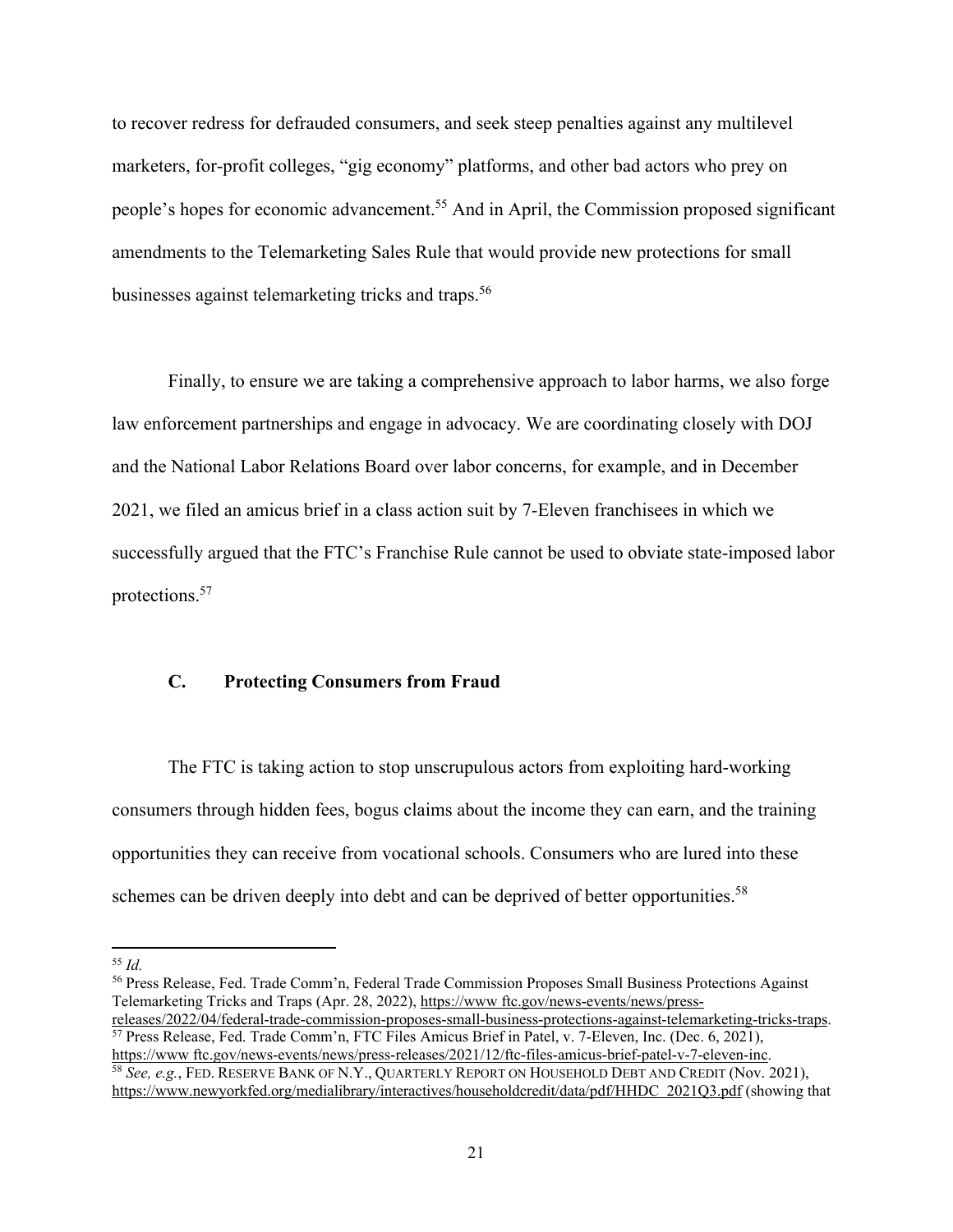Last month, the FTC and the Illinois Attorney General charged the Ed Napleton Automotive Group with tacking illegal junk fees for unwanted "add-ons" onto customers' loans and discriminating against Black consumers by charging them more for financing.<sup>59</sup> Napleton paid a record-setting \$10 million to settle the case and is required to implement a fair lending program.60 In February, Zurixx, LLC and its owners agreed to pay \$12 million in redress to settle charges by the FTC and the State of Utah that they operated a massive real estate investment coaching scheme, using lavish false earnings claims to lure consumers into their scam. Similarly, in March, RagingBull.com and its co-founders agreed to pay \$2.425 million to settle charges that they marketed investment services with bogus earnings claims that harmed consumers, including immigrants and older adults, claiming that the pandemic was a great time to learn their secret trading techniques to make profits.<sup>61</sup>

The Commission has also continued its long-fought efforts in protecting consumers from for-profit college fraud.<sup>62</sup> In October, the FTC sent Penalty Offense Notices to 70 for-profit

student loan debt accounted for approximately 10% of total household debt in the third quarter of 2021); *see also*  U.S. CENSUS BUREAU, COVID-19 ADDS TO ECONOMIC HARDSHIP OF THOSE MOST LIKELY TO HAVE STUDENT LOANS (Aug. 18, 2021), https://www.census.gov/library/stories/2021/08/student-debt-weighed-heavily-on-millions-evenbefore-pandemic html (stating that "student loans are among the largest contributors to household debt").

59 Stipulated Order, FTC v. N. Am. Auto. Servs., Inc. (N.D. Ill. 2022) (No. 1:22-cv-01690),

https://www.ftc.gov/system/files/ftc gov/pdf/6-1%20Stipulated%20Order.pdf. 60 *Id.* 

2019) (No. 1:19-cv-05739), https://www ftc.gov/system/files/documents/cases/de 11 -

<sup>61</sup> Complaint, FTC v. RagingBull.com, LLC (D. Md. 2020) (No. 1:20-cv-03538),

https://www.ftc.gov/system/files/documents/cases/1 - complaint 1.pdf; Stipulated Order, FTC v. RagingBull.com, LLC (D. Md. 2022) (No. 1:20-cv-03538), https://www ftc.gov/system/files/ftc gov/pdf/294-1 proposed stipulated final order as to rb defendants.pdf.

<sup>62</sup> *See*, *e.g.*, Stipulated Order, FTC v. U. of Phoenix, Inc. (D. Ariz. 2019) (No. 2:19-cv-05772),

https://www.ftc.gov/system/files/documents/cases/de 15 stipulated order for permanent injunction and monetar y judgment.pdf (requiring the University of Phoenix and its parent company to pay \$191 million to resolve allegations that they deceptively touted job opportunities); Stipulated Order, FTC v. Career Educ. Corp., (N.D. Ill.

stipulated order for permanent injunction.pdf (providing \$30 million in redress to consumers deceived by postsecondary and vocational schools' use of alleged deceptive lead generators).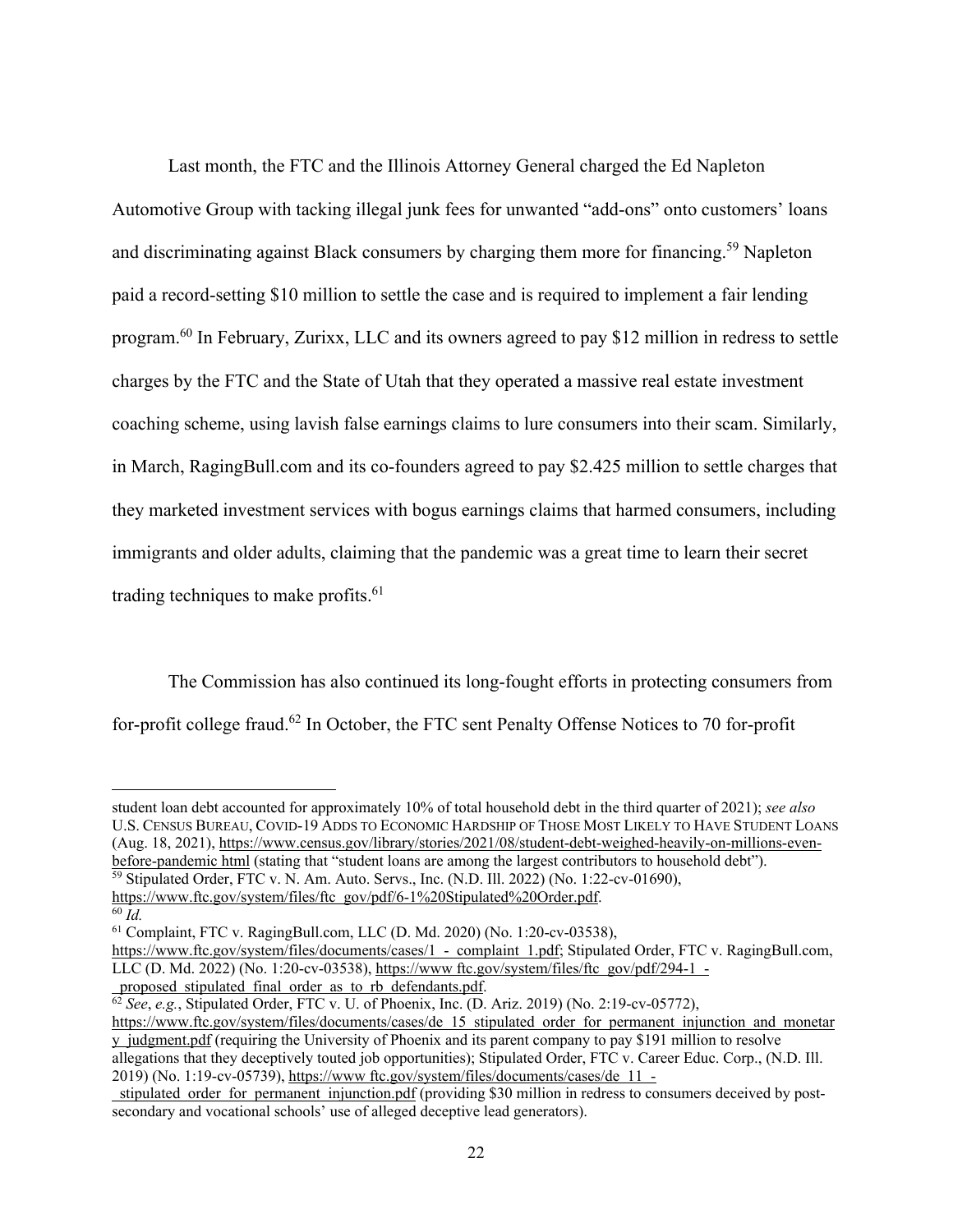colleges regarding deceptive or misleading job and earning prospects.<sup>63</sup> In February of this year, the FTC worked with the U.S. Department of Education as they announced the cancellation of more than \$70 million in debt for defrauded DeVry students.<sup>64</sup> This was on top of more than \$100 million that the Commission has already returned to DeVry students.<sup>65</sup> And last month, the FTC announced a settlement with St. James Medical School that returned more than \$1 million to students in refunds and debt relief, while vindicating their rights under the Holder Rule.<sup>66</sup>

The Commission is also pursuing an aggressive new strategy to combat the long-running scourge of imposter scams. For years, scammers have falsely claimed that they are calling from the IRS, the Social Security Administration, or other offices or businesses to steal data and money from hard-working Americans. But the number of business imposter reports, mostly driven by scammers pretending to be an online retailer, soared during the pandemic—more than tripling between 2019 and 2021,<sup>67</sup> and topping \$451 million in harm in 2021 alone.<sup>68</sup>

<sup>63</sup> Press Release, Fed. Trade Comm'n, FTC Targets False Claims by For-Profit Colleges (Oct. 6, 2021),

https://www.ftc.gov/news-events/press-releases/2021/10/ftc-targets-false-claims-profit-colleges.<br><sup>64</sup> Press Release, Fed. Trade Comm'n, FTC Enforcement Action Leads U.S. Dept. of Education to Forgive \$71.7 Million in Loans for Students Deceived by DeVry University (Feb. 16, 2022), https://www.ftc.gov/newsevents/news/press-releases/2022/02/ftc-enforcement-action-leads-us-dept-education-forgive-717-million-loansstudents-deceived-devry.

<sup>&</sup>lt;sup>65</sup> Press Release, Fed. Trade Comm'n, DeVry University Agrees to \$100 Million Settlement with FTC (Dec. 15, 2016), https://www ftc.gov/news-events/news/press-releases/2016/12/devry-university-agrees-100-millionsettlement-ftc.

<sup>&</sup>lt;sup>66</sup> Press Release, Fed. Trade Comm'n, Federal Trade Commission Takes Action Against For-Profit Medical School for Using Deceptive Marketing to Lure Students (Apr. 15, 2022), https://www.ftc.gov/news-events/news/pressreleases/2022/04/federal-trade-commission-takes-action-against-profit-medical-school-using-deceptive-marketinglure.

<sup>67</sup> *Consumer Sentinel Network*, FED. TRADE COMM'N, https://www.ftc.gov/enforcement/consumer-sentinel-network (noting that 106,732 business imposter reports received in 2019, and 394,742 received in 2021) (last visited May 16, 2022).

<sup>68</sup> *Consumer Sentinel Network*, FED. TRADE COMM'N (data on file with the FTC).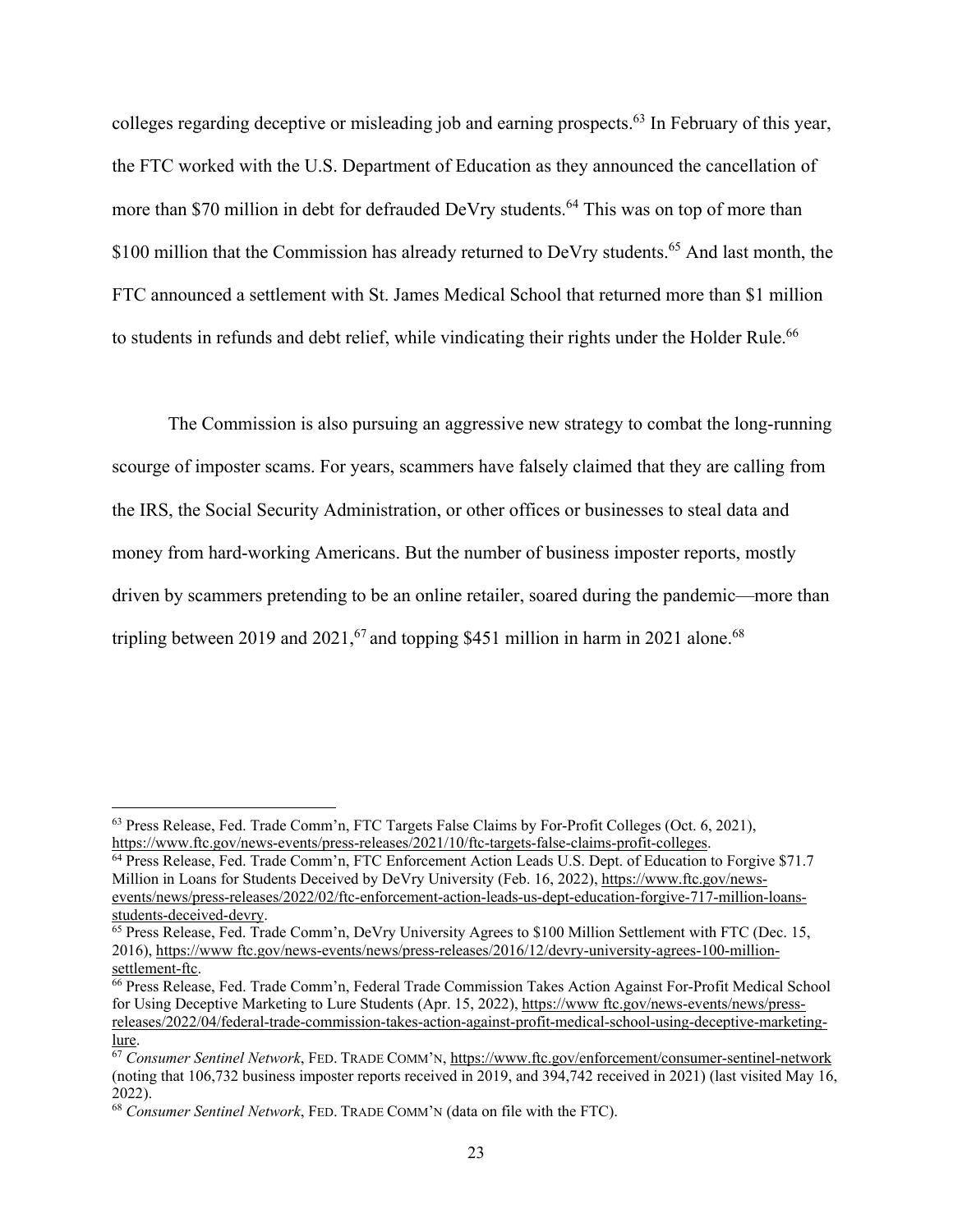In response to this alarming trend, the FTC launched an impersonator rulemaking to combat government and business impersonation fraud.69 Codifying commonsense principles into rules helps ensure that scammers will pay a penalty for defrauding consumers and allows the Commission to seek redress for those who have been harmed.

Likewise, deploying authority granted by Congress, the Commission is taking comprehensive action to protect the integrity of the "Made in America" label and crack down on scammers who would abuse it. Last year, we finalized a Rule regarding deceptive Made in America labels,<sup>70</sup> and those who misuse the label can now face steep civil penalties on top of injunctions and other relief. Last month, we brought our first action under the rule, requiring a manufacturer of batteries to pay a civil penalty of triple its profits for mislabeling its products "Made in USA."<sup>71</sup> We continue to carefully monitor the market for false "Made in America" claims, particularly for personal protective equipment and other vital goods. Scammers who cheat consumers and American workers can expect to face heavy consequences under the Commission's new rule.

Finally, recognizing that deceptive and unfair practices may target and affect people from different communities in unique ways, in October, the Commission issued two reports providing updates on its efforts to serve communities of color and protect older consumers through

<sup>69</sup> Press Release, Fed. Trade Comm'n*,* FTC Launches Rulemaking to Combat Sharp Spike in Impersonation Fraud (Dec. 16, 2021), https://www.ftc.gov/news-events/press-releases/2021/12/ftc-launches-rulemaking-combat-sharpspike-impersonation-fraud.

 $70$  Press Release, Fed. Trade Comm'n, FTC Issues Rule to Deter Rampant Made in USA Fraud (July 1, 2021), https://www ftc.gov/news-events/press-releases/2021/07/ftc-issues-rule-deter-rampant-made-usa-fraud.<br><sup>71</sup> Press Release, Fed. Trade Comm'n, FTC Enforces New Made in USA Rule against Lithionics and Owner Steven

Tartaglia for Falsely Labeling Foreign-Made Batteries as American (Apr. 13, 2022), https://www.ftc.gov/newsevents/news/press-releases/2022/04/ftc-enforces-new-made-usa-rule-against-lithionics-owner-steven-tartagliafalsely-labeling-foreign.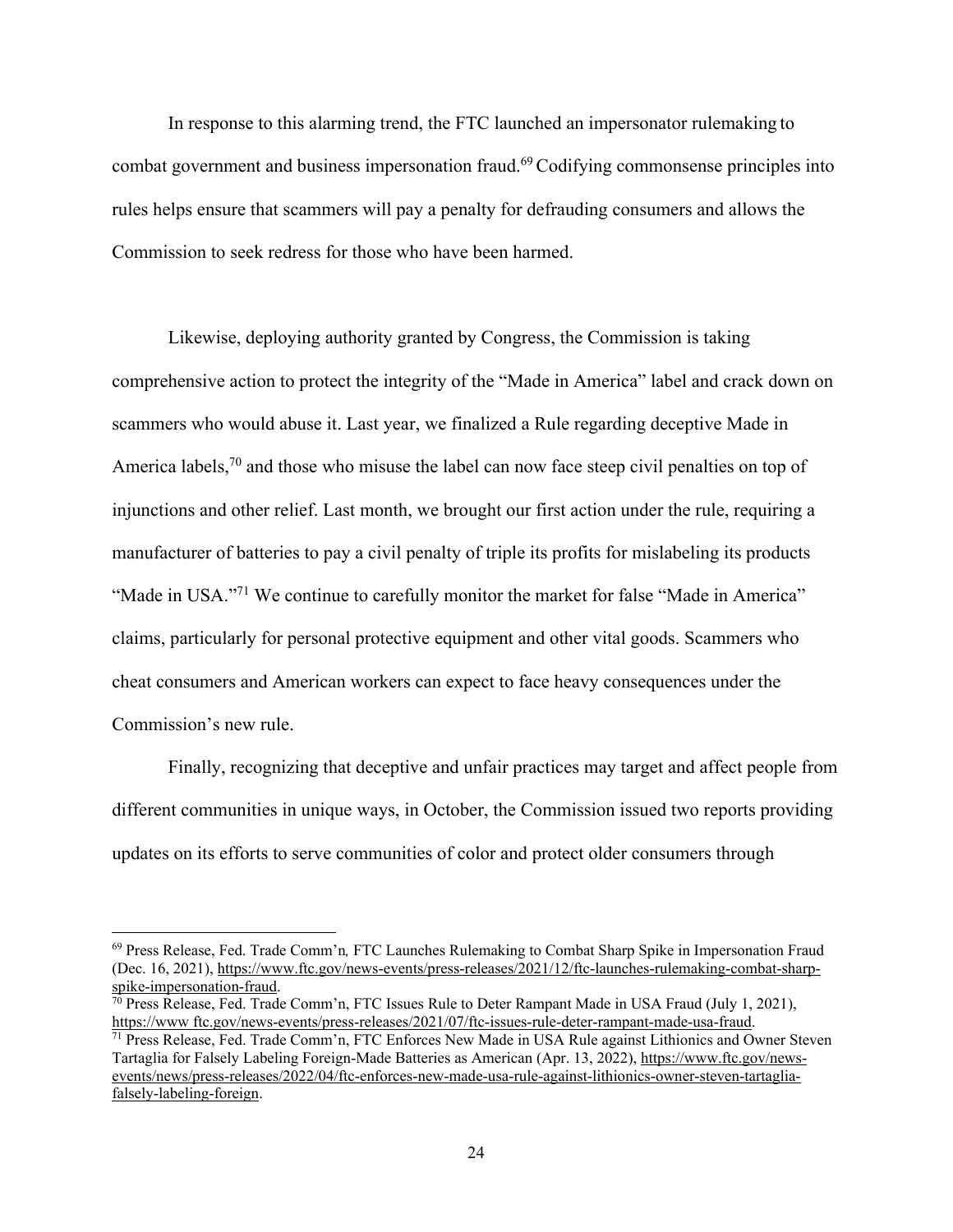aggressive law enforcement, outreach and education, and research on reporting rates of different consumer issues to inform the FTC's work. The Serving Communities of Color staff report provided an update on the FTC's progress in the past five years, including bringing more than 25 enforcement actions in which the Commission could identify that the conduct targeted or disproportionately impacted communities of color and efforts to deliver consumer protection messages in an effective way.72 Likewise, the Commission's report to Congress on Protecting Older Consumers highlighted the FTC's efforts to protect older consumers through law enforcement actions, particularly scams related to the COVID-19 pandemic.<sup>73</sup>

#### **D. Fighting COVID Fraud**

The Commission has deployed its authority under the COVID-19 Consumer Protection  $Act^{74} (CCPA)$  to ensure that bad actors face severe consequences for using the pandemic to prey on American consumers. This month, for example, the FTC halted a bogus credit repair scheme for allegedly charging consumers for credit repair services of little to no value and convincing them to use their COVID-19 governmental benefits to invest in a bogus business opportunity that was essentially starting their own bogus credit repair scheme.<sup>75</sup> In March, the FTC, jointly with the U.S. Department of Justice and the Food and Drug Administration, filed a lawsuit against

https://www.ftc.gov/system/files/documents/reports/serving-communities-color-staff-report-federal-trade-<br>commissions-efforts-address-fraud-consumer/ftc-communities-color-report oct 2021-508-v2.pdf. <sup>73</sup> FTC, PROTECTING OLDER CONSUMERS  $2020-2021$ : A REPORT OF THE FEDERAL TRADE COMMISSION (2021),

<sup>72</sup> FTC, SERVING COMMUNITIES OF COLOR: A STAFF REPORT ON THE FEDERAL TRADE COMMISSION'S EFFORTS TO ADDRESS FRAUD AND CONSUMER ISSUES AFFECTING COMMUNITIES OF COLOR (2021),

https://www ftc.gov/system/files/documents/reports/protecting-older-consumers-2020-2021-report-federal-tradecommission/protecting-older-consumers-report-508.pdf.

<sup>74</sup> Pub. L. No. 116-260, 134 Stat. 1182, Division FF, Title XIV § 1401 (2020).

<sup>75</sup> Complaint, *FTC v. Rando*, No 3:22-cv-0487-TJC-MCR (May 3, 2022),

https://www.ftc.gov/system/files/ftc gov/pdf/01%20-%20Complaint.pdf.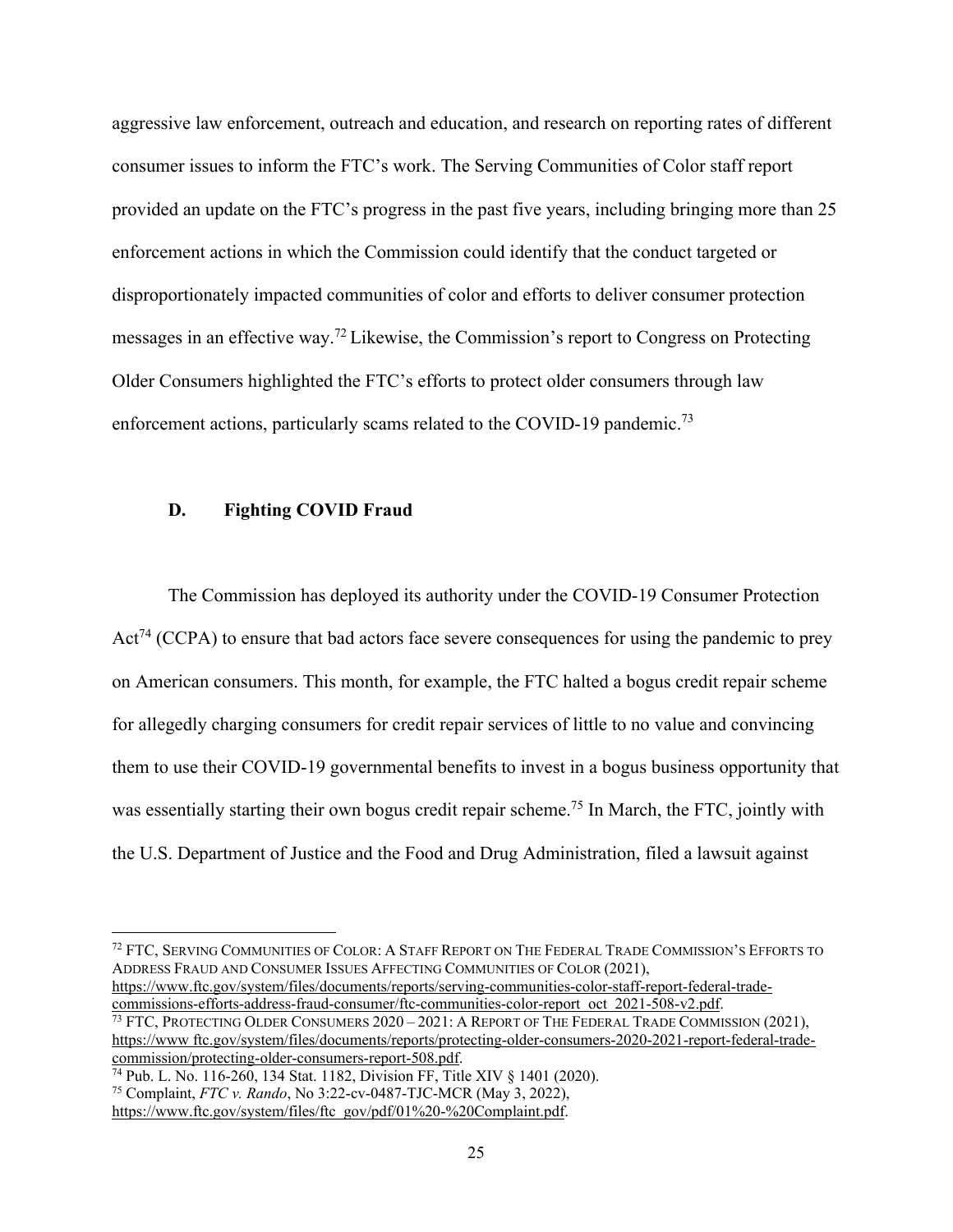B4B Earth Tea, LLC and related defendants for claims that their Earth Tea is clinically proven to treat, cure, and prevent COVID-19.76 These most recent cases followed three CCPA cases filed last year.<sup>77</sup>

Even before the enactment of the CCPA, the FTC used Section 5 to challenge deceptive

health claims,<sup>78</sup> illegal practices relating to sales of  $PPE^{79}$  and sanitizing products, $80$  and false

claims targeting struggling small businesses that were seeking to submit applications for the

Paycheck Protection Program.<sup>81</sup> The Commission recently won victories in two of these cases. In

<sup>77</sup> See Complaint, *United States v. Xlear, Inc.*, No. 2:21-cv-00640 (D. Utah Oct. 28, 2021),

<sup>&</sup>lt;sup>76</sup> Complaint, *United States v. B4B Earth Tea LLC*, No. 22-CV-1159 (E.D.N.Y. Mar. 3, 2022), https://www.ftc.gov/system/files/ftc\_gov/pdf/us\_v. b4b\_earth\_tea\_complaint\_22cv1159.pdf.

https://www.ftc.gov/system/files/documents/cases/filed complaint xlear v jones v.1.pdf; Complaint, *United States v. Nepute*, No. 4:21-cv-00437 (E.D. Mo. Apr. 15, 2021),

https://www ftc.gov/system/files/documents/cases/2023188eneputecomplaint 0.pdf; Complaint, *FTC v. Frank Romero dba Trend Deploy*, No. 5:21-cv-00343 (M.D. Fla. June 29, 2021),

https://www.ftc.gov/system/files/documents/cases/complaint - trend deploy.pdf.<br><sup>78</sup> For example, the Commission alleged that a company deceptively advertised a \$23,000 treatment plan as a scientifically-proven way to treat COVID-19, even after receiving a warning from the FTC, and recently settled with one defendant for over \$100,000. Complaint*, FTC v. Golden Sunrise Nutraceutical, Inc*., No. 1:20-cv-00540 (E.D. Cal. July 30, 2020), https://www ftc.gov/system/files/documents/cases/202 3146 golden sunrise - complaint.pdf; Stipulated Order for Permanent Injunction and Monetary Judgment as to Defendant Stephen Meis, *FTC v. Golden Sunrise Nutraceutical, Inc.,* No. 1:20-cv-00540 (E.D. Cal. June 11, 2021), https://www.ftc.gov/system/files/documents/cases/052-

gs stipulated order for permanent injunction and monetary judgment as to defendant stephen meis.pdf. <sup>79</sup> *See*, *e.g.*, Complaint, *FTC v. SuperGoodDeals.com, Inc*., No. 20-cv-3027 (E.D.N.Y. July 8, 2020),

https://www ftc.gov/system/files/documents/cases/202 3135 supergooddeals - complaint.pdf; Complaint, *FTC v. Am. Screening, LLC*, No. 4:20-cv-1021 (E.D. Mo. Aug. 4, 2020),

https://www ftc.gov/system/files/documents/cases/202 3158 american screening - complaint.pdf; Complaint, *FTC v. Zaappaaz LLC*, No. 4:20-cv-02717 (S.D. Tex. Aug. 4, 2020),

https://www ftc.gov/system/files/documents/cases/202 3136 zaappaaz - complaint.pdf. 80 *See*, *e.g.*, Complaint, FTC v. QYK Brands LLC, No. 8:20-cv-01431 (C.D. Cal. Aug. 4, 2020),

https://www ftc.gov/system/files/documents/cases/202 3147 qyk brands - complaint.pdf. *See also* Complaint, FTC v. One or More Unknown Parties Deceiving Consumers Into Making Purchases Through: www.cleanyos.com et al., No. 5:20-cv-02494 (N.D. Ohio Nov. 4, 2020),

https://www.ftc.gov/system/files/documents/cases/complaint w-a filed.pdf. The Commission obtained a federal court order that, while litigation proceeds, prohibits the defendants from making deceptive claims, suspends their deceptive websites, and bars them from using their websites to collect money from consumers. Preliminary Injunction, FTC v. One or More Unknown Parties Deceiving Consumers Into Making Purchases Through: www.cleanyos.com et al*.,* No. 5:20-cv-02494 (N.D. Ohio Nov. 19, 2020),

https://www ftc.gov/system/files/documents/cases/ftc v unknown preliminary injunction with att a.pdf. 81 Stipulated Final Order, *FTC v. Ponte Investments, LLC*, (D.R.I. 2020) (No. 1:20-cv-00177), https://www ftc.gov/system/files/documents/cases/x200042 ponte inv - stipulated final order.pdf.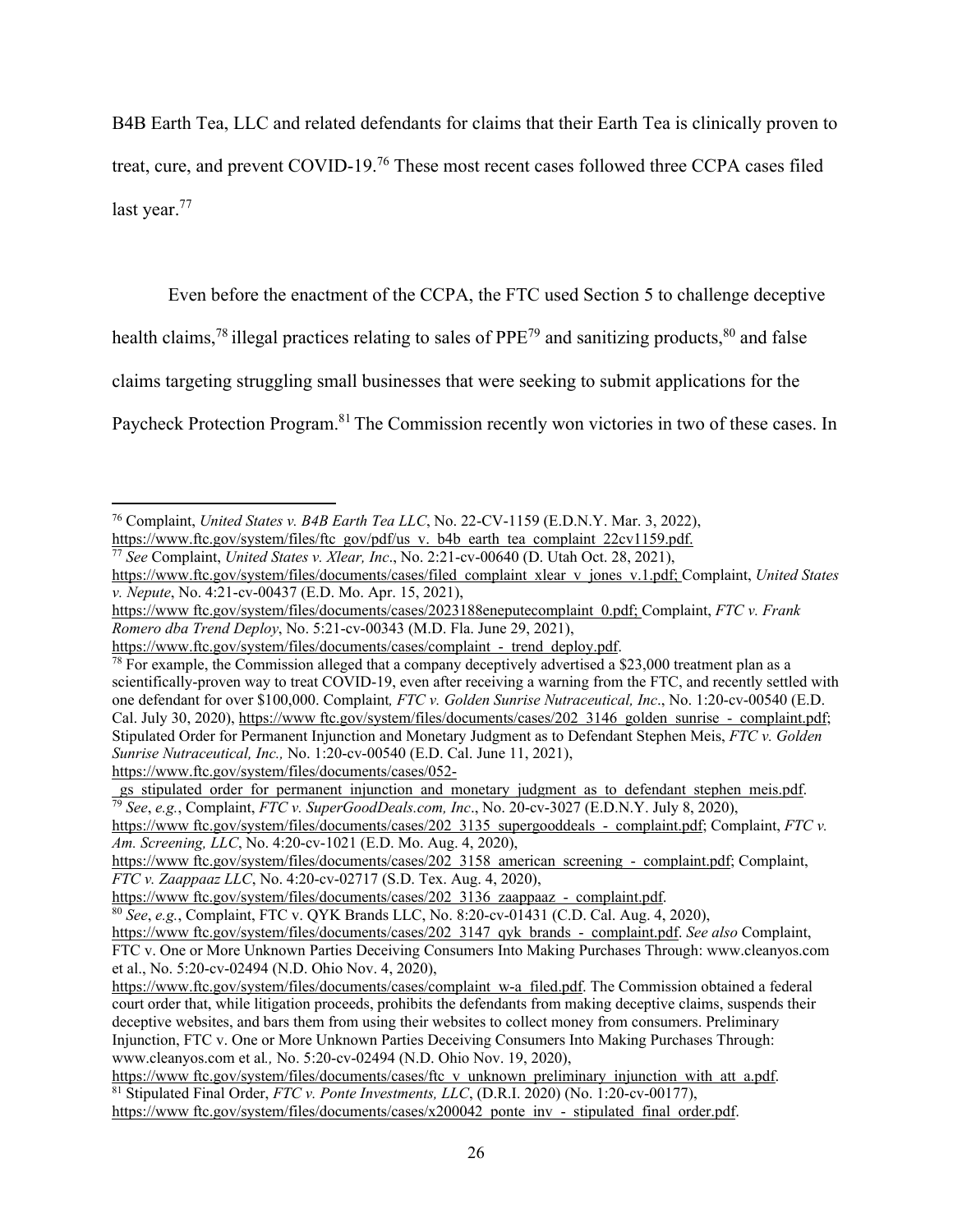*FTC v. QYK Brands LLC*, the court found that defendant companies and their principals violated the Mail Internet and Telephone Order Rule and Section 5 of the FTC Act by making false promises to quickly deliver PPE and unsubstantiated claims that their dietary supplement could prevent consumers from contracting the COVID 19 virus.<sup>82</sup> The Commission won another victory against *American Screening, LLC*, where the court found that the firm and its principals made false promises to deliver PPE.83

### **E. Truthfulness in National Advertising**

Ensuring that advertising is truthful and not misleading has long been one of the FTC's core missions, and this past year is no different. Last month, the Commission issued an administrative complaint against Intuit Inc., the maker of the TurboTax tax filing software, for allegedly deceiving consumers with bogus advertisements pitching "free" tax filing that was not free for most taxpayers.<sup>84</sup> In April, the FTC used its Penalty Offense Authority to seek \$5.5 million in civil penalties against Kohl's, Inc.<sup>85</sup> and Walmart, Inc.,<sup>86</sup> alleging that the companies falsely marketed dozens of rayon textile products as bamboo and made deceptive environmental claims that the "bamboo" textiles were made using ecofriendly processes, when in reality, the processes use toxic chemicals and result in hazardous pollutants.<sup>87</sup>

<sup>&</sup>lt;sup>82</sup> Order, *FTC v. QYK Brands LLC*, (C.D. Cal. 2022) (No. 8:20-cv-01431).<br><sup>83</sup> Order, *FTC v. Am. Screening*, LLC, (E.D. Mo. 2022) (No. 4:20-CV-1021).<br><sup>84</sup> Complaint, *In re Intuit Inc.*, No. 9408 (F.T.C. Mar. 28, 2022),

<sup>&</sup>lt;sup>85</sup> Complaint, *United States v. Kohl's Inc. f/k/a Kohl's Dep't Stores, Inc.*, No. 22-964 (D.D.C. Apr. 8, 2022), https://www.ftc.gov/system/files/ftc\_gov/pdf/2023171KohlsComplaint.pdf.

<sup>&</sup>lt;sup>86</sup> Complaint, *United States v. Walmart Inc.* (D.D.C. 2022) (No. 22-965),

https://www.ftc.gov/system/files/ftc gov/pdf/2023173WalmartComplaint.pdf.<br><sup>87</sup> Press Release, Fed. Trade Comm'n, FTC Uses Penalty Offense Authority to Seek Largest-Ever Civil Penalty for Bogus Bamboo Marketing from Kohl's and Walmart (Apr. 8, 2022), https://www.ftc.gov/news-events/news/press-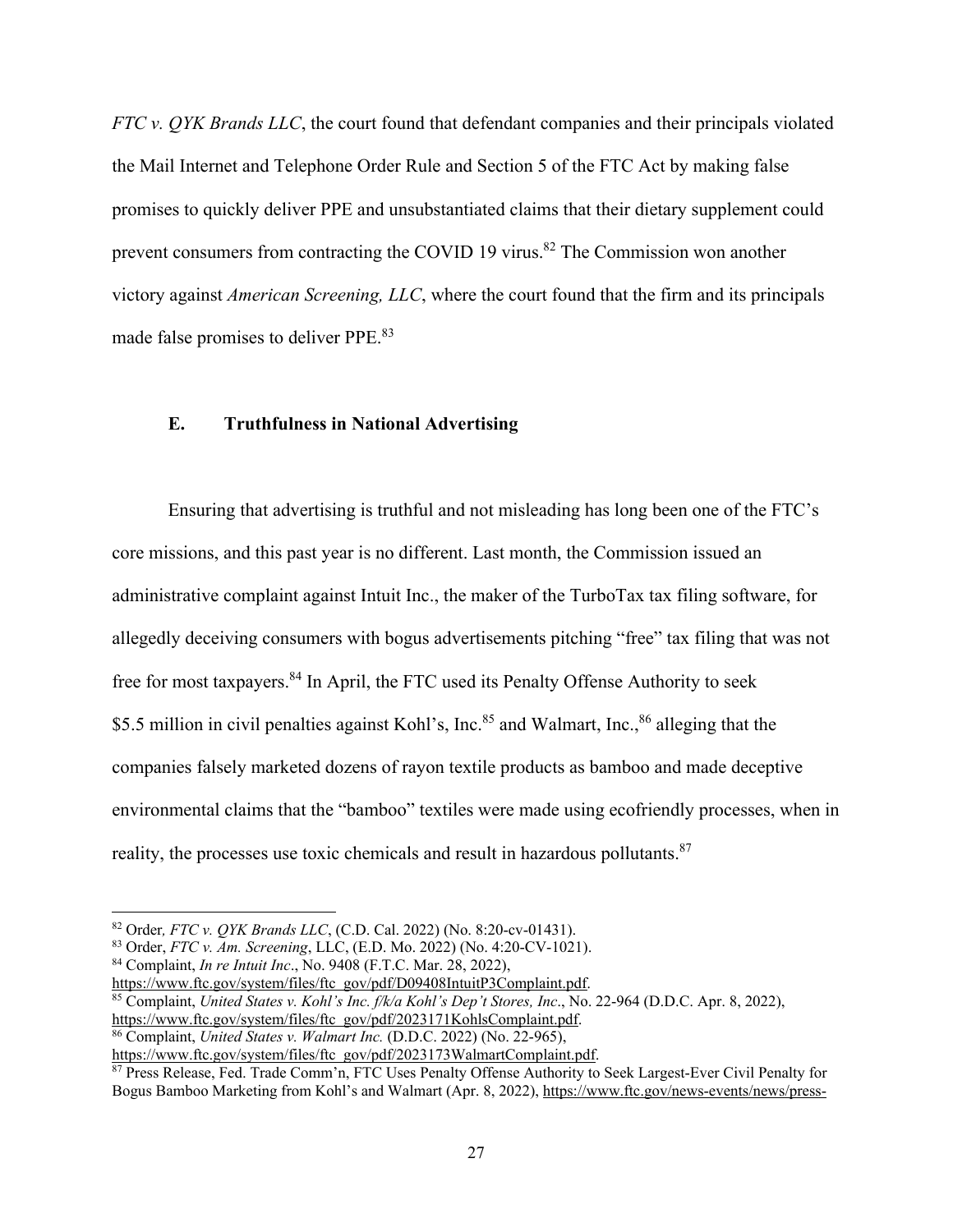In March, the Commission required a retailer to pay \$4.2 million to settle allegations that it blocked negative reviews of its products from being posted on its website.<sup>88</sup> *Fashion Nova* marked the FTC's first case involving a company's failure to post negative customer reviews. We also issued letters to ten review management service companies, placing them on notice that avoiding the collection or publication of negative reviews violates the FTC Act.89

Finally, in another law enforcement action challenging online reviews, Vision Path, Inc., which offers direct-to-consumer Hubble contact lenses, agreed to pay penalties and redress totaling \$3.5 million to resolve charges that it violated prescription requirements under the Contact Lens Rule and failed to disclose that many customer reviews were written by compensated reviewers and, in at least one instance, by a company executive—in violation of the FTC Act.<sup>90</sup>

https://www.ftc.gov/system/files/documents/cases/complaint filed.pdf; Stipulated Final Order, *United States v. Vision Path, Inc.* (D.D.C. 2022) (No. 1:22-cv-00176),

releases/2022/04/ftc-uses-penalty-offense-authority-seek-largest-ever-civil-penalty-bogus-bamboo-marketing-kohls. The district court entered the stipulated order against Walmart, resulting in a \$3 million penalty, the largest penalty in any of our environmental cases to date.

<sup>88</sup> Decision and Order, *In re Fashion Nova, LLC* (F.T.C. 2022) (No. C-4759),

https://www.ftc.gov/system/files/ftc gov/pdf/1923138C4759FashionNovaOrder 0.pdf.<br><sup>89</sup> Press Release, Fed. Trade Comm'n, Fashion Nova will Pay \$4.2 Million as part of Settlement of FTC Allegations it Blocked Negative Reviews of Products (Jan. 25, 2022), https://www.ftc.gov/news-events/news/press-

releases/2022/01/fashion-nova-will-pay-42-million-part-settlement-ftc-allegations-it-blocked-negative-reviews. In addition, in October 2021, the agency also sent Notices of Penalty Offenses to more than 700 advertisers and consumer product companies regarding fake reviews and other misleading endorsements. Press Release, Fed. Trade Comm'n, FTC Puts Hundreds of Businesses on Notice about Fake Reviews and Other Misleading Endorsements (Oct. 13, 2021), https://www ftc.gov/news-events/press-releases/2021/10/ftc-puts-hundreds-businesses-notice-aboutfake-reviews-other.

<sup>90</sup> Complaint, *United States v. Vision Path, Inc*. (D.D.C. 2022) (No. 1:22-cv-00176),

https://www.ftc.gov/system/files/documents/cases/stipulated order filed.pdf.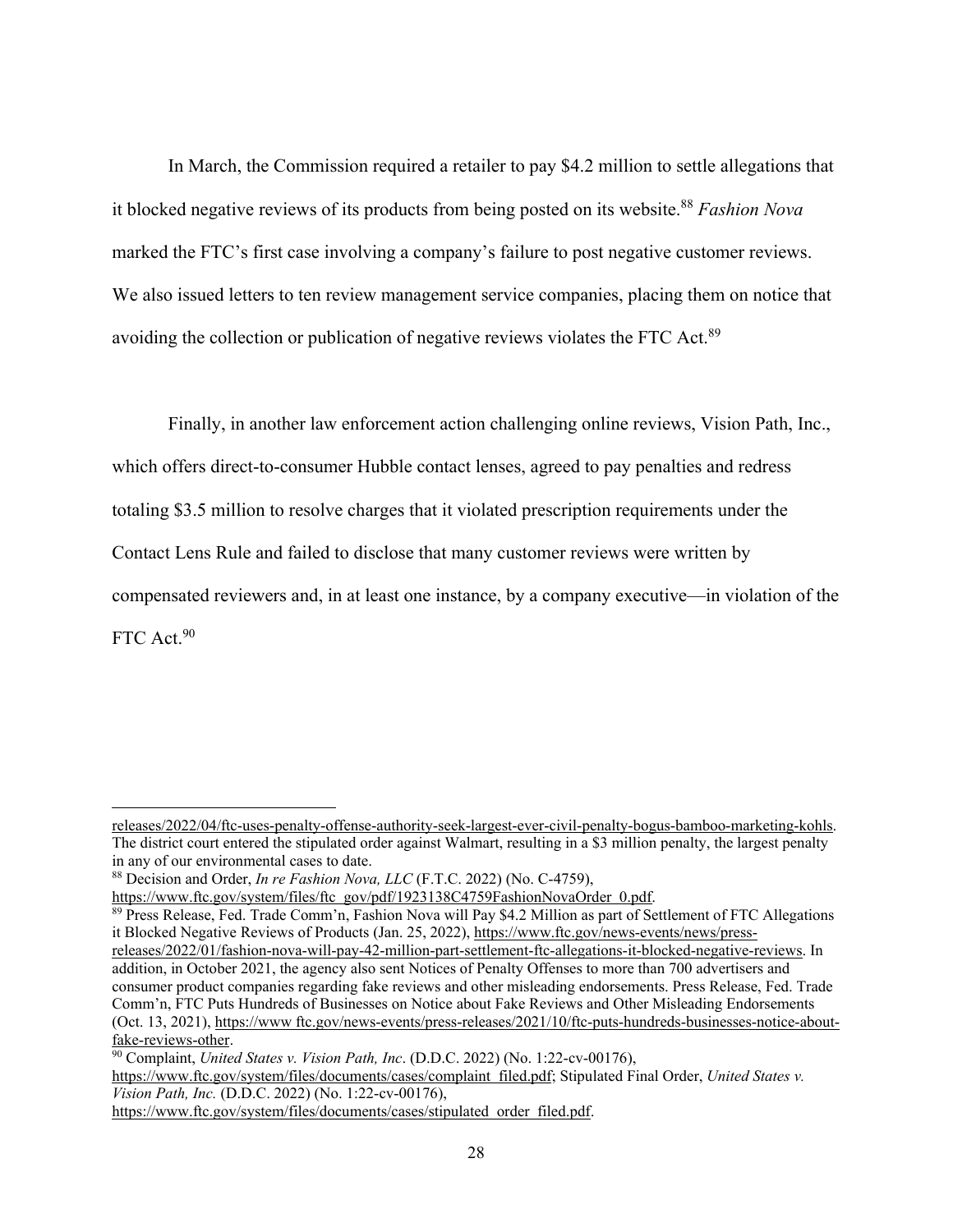## **F. Repair Restrictions**

Repair restrictions—practices that have the effect of limiting consumers' ability to repair products they own—have made consumer products more difficult to fix and maintain.<sup>91</sup> Repairs today often require specialized tools, difficult-to-obtain parts, and access to proprietary diagnostic software.<sup>92</sup> The effects of these restrictions have been exacerbated during the pandemic as consumers have relied more heavily on technology than ever before.<sup>93</sup> And, the burden of repair restrictions may fall more heavily on communities of color and lower-income communities.94

Accordingly, the Commission has been taking a careful look at the ways in which repair restrictions harm consumers and competition. In May 2021, the Commission submitted a report to Congress, entitled Nixing the Fix: An FTC Report to Congress on Repair Restrictions.<sup>95</sup> In the report, the Commission found that, based on a review of the comments and research submitted, as well as materials presented during a July 2019 workshop, there was scant evidence to support manufacturers' justifications for repair restrictions.<sup>96</sup>

In July 2021, the Commission unanimously issued a policy statement aimed at manufacturers' practices that make it difficult for consumers to repair their products or use

<sup>91</sup> *See generally* FTC, NIXING THE FIX: AN FTC REPORT TO CONGRESS ON REPAIR RESTRICTIONS (2021), https://www.ftc.gov/system/files/documents/reports/nixing-fix-ftc-report-congress-repair-

restrictions/nixing the fix report final 5521 630pm-508 002.pdf [hereinafter Nixing the Fix Report]. <sup>92</sup> *Id.* at 17-19.<br><sup>93</sup> *Id.* at 4.

<sup>&</sup>lt;sup>94</sup> *Id.* at 3-4.<br><sup>95</sup> NIXING THE FIX REPORT, *supra* note 91.<br><sup>96</sup> *Id.* at 6.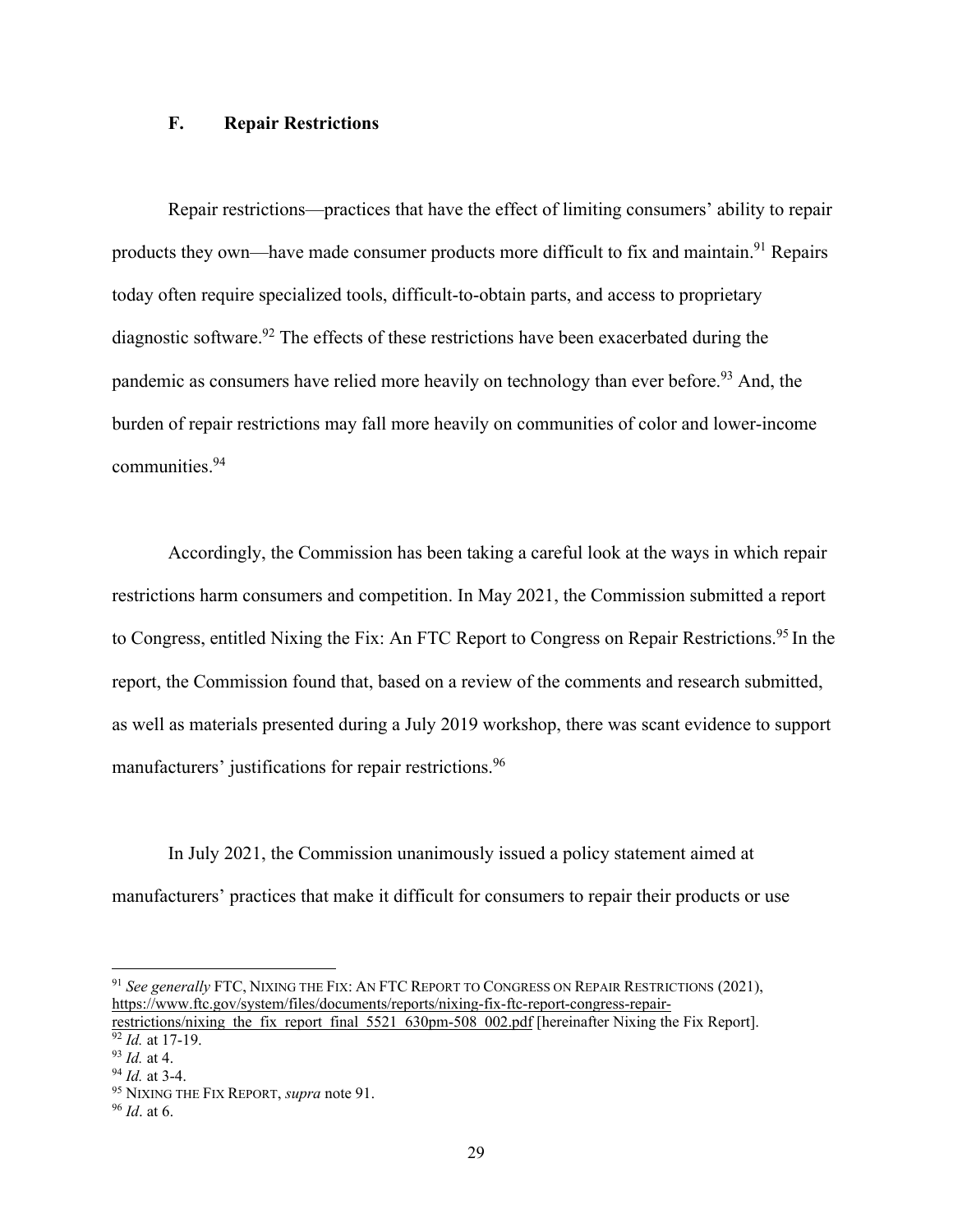independent repair providers to make the repairs for them.<sup>97</sup> The policy statement makes clear that the Commission will prioritize investigations involving unlawful repair restrictions and devote more enforcement resources to combat such unlawful practices.<sup>98</sup> In addition, I am encouraged by legislative efforts that seek to expand consumers' ability to repair products on their own and ensure that independent repairers have a chance to compete. I am also pleased to see that certain firms have announced new initiatives that they assert will increase repair options. Time will tell if those initiatives hold true to promise, and the Commission stands ready to hold companies accountable for imposing unlawful repair restrictions on consumers.

#### **G. Unwanted Calls**

Unwanted calls are a significant source of consumer reports to the FTC. These calls repeatedly disturb consumers' privacy and frequently market fraudulent goods and services that cause significant economic harm. In FY 2021, the FTC received more than 5 million complaints about unwanted calls, including 3.4 million reports about robocalls.<sup>99</sup> The Commission uses every tool at its disposal to combat these calls: aggressive law enforcement, initiatives to spur technological solutions, and robust consumer and business outreach.

<sup>&</sup>lt;sup>97</sup> Policy Statement of the Federal Trade Commission on Repair Restrictions Imposed by Mfrs. and Sellers (Jul. 21, 2021),

https://www.ftc.gov/system/files/documents/public statements/1592330/p194400repairrestrictionspolicystatement.p df.

<sup>98</sup> *Id.*

<sup>99</sup> FTC, DO NOT CALL REGISTRY DATA BOOK 2021 (2021),

https://www ftc.gov/system/files/documents/reports/national-do-not-call-registry-data-book-fiscal-year-2021/dnc data book 2021.pdf (Complaint Figures for FY 2021).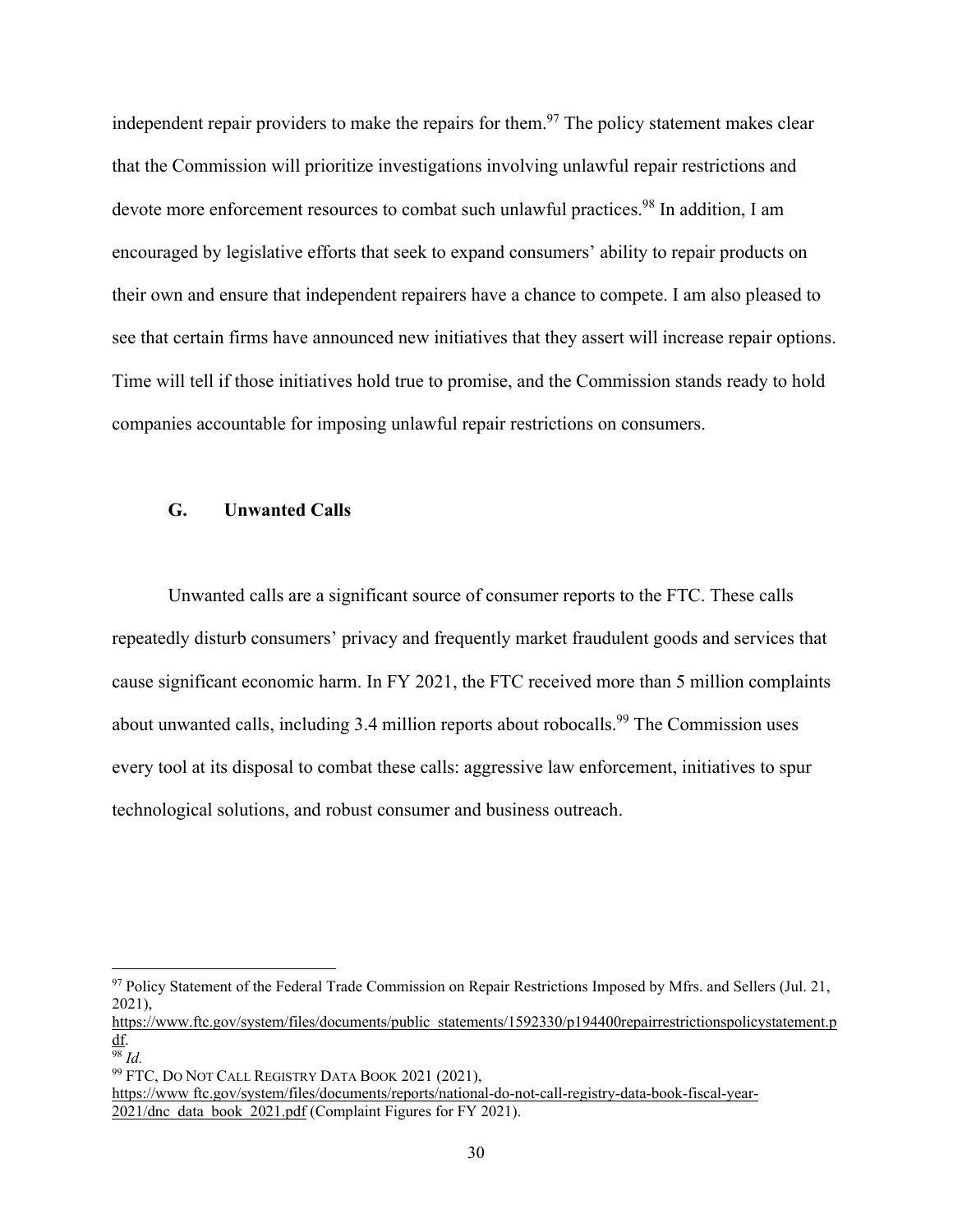The FTC has filed 154 enforcement actions against 520 companies and 418 individuals alleged to be responsible for placing billions of unwanted telemarketing calls to consumers. We have also collected over \$293 million in civil penalties and equitable monetary relief from these violators. In cases where perpetrators ran telemarketing scams, the FTC has obtained court orders shutting down these businesses and freezing their remaining assets so that those funds could be returned to consumers. Most recently, in August 2021 and January 2022, the FTC obtained orders from the Central District of California requiring two Voice-over-Internet Protocol (VoIP) service providers to turn over information that the agency is seeking as part of ongoing investigations into potentially illegal robocalls.<sup>100</sup> In a third action, the FTC recently stopped a VoIP provider from facilitating illegal telemarketing robocalls, including scams relating to the pandemic. $101$ 

### **H. Consumer Education and Outreach**

The Commission augments its law enforcement actions with education campaigns and resources to help consumers avoid the latest scams and inform businesses about where the FTC draws the line. Increasingly, these efforts include a focus on fighting frauds and scams exploiting digital platforms and other tools to target historically underserved communities.

https://www.ftc.gov/system/files/ftc gov/pdf/xcastorderacceptingfindingandrecommendations.pdf.<br><sup>101</sup> Press Release, Fed. Trade Comm'n, FTC Takes Action to Stop Voice over Internet Provider from Facilitating

<sup>100</sup> Order to Show Cause, *FTC v. Deltracon Inc*., No. 8:21-mc-25 (C.D. Cal. 2021)

https://www.ftc.gov/system/files/ftc gov/pdf/deltracon ecf 07 - order to show cause 0.pdf; Order, *FTC v. XCast Labs, Inc*., (C.D. Cal. 2022) (No. 2:21-mc-1026),

Illegal Telemarketing Robocalls, Including Scams Relating to the Pandemic (Apr. 26, 2022), https://www.ftc.gov/news-events/news/press-releases/2022/04/ftc-takes-action-stop-voice-over-internet-provider-

facilitating-illegal-telemarketing-robocalls.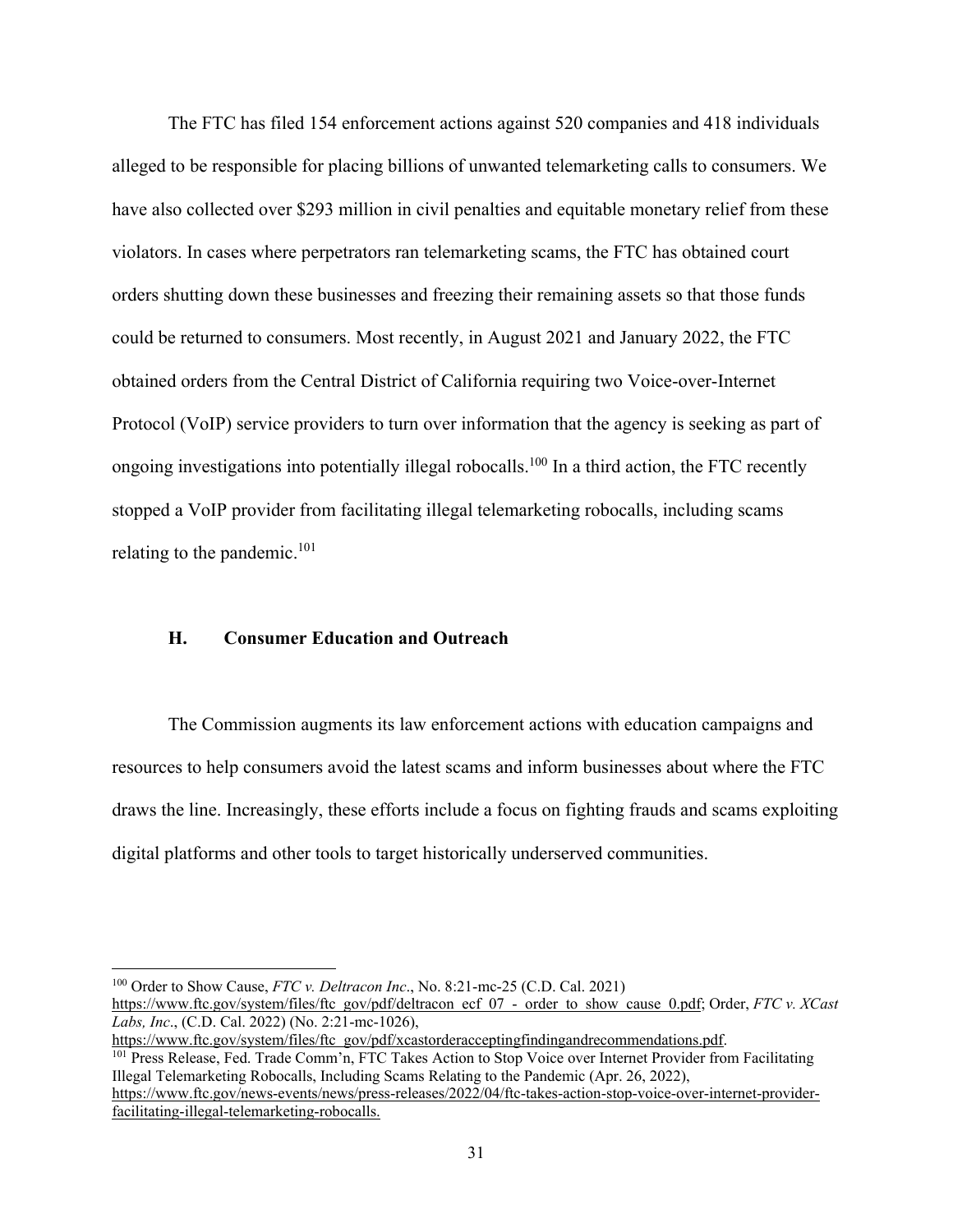The FTC has actively extended its outreach to historically underserved communities to learn about issues affecting these communities. Using this input from various communities, and leveraging Congressional funding from the American Rescue Plan, the FTC has placed multilingual anti-fraud messaging into targeted print and radio markets that serve Asian-American, Black, Latino, and Tribal communities. These campaigns emphasize topics related to the COVID-19 pandemic, including scams related to employment and business opportunities, health products and claims, and auto buying and financing.

Working with partners is key to reaching diverse audiences at the grassroots level. For example, reaching older people is an ongoing effort, and AARP is a long-time partner in helping the agency achieve its goals. The FTC regularly participates in AARP tele-townhalls, including a recent event that highlighted how older adults can avoid gift card, romance, government impersonator, and sweepstakes scams, an event that attracted more than 32,000 participants from across the country. The FTC also recently shared print resources with 1,300 AmeriCorps Senior project directors nationwide, which they, in turn, shared at in-service trainings with 200,000 community level older adult volunteers with the Senior Companion, Foster Grandparent, and RSVP programs.

The Commission also has long worked to reach non-native English speakers, especially through ethnic media. In addition, the FTC regularly engages with partners through libraries, schools and community colleges, credit unions, legal services, and local law enforcement—as well as through mainstream Spanish-language media – to better serve Spanish-speaking and other language speaking audiences. Meanwhile, to reach rural communities and others who lack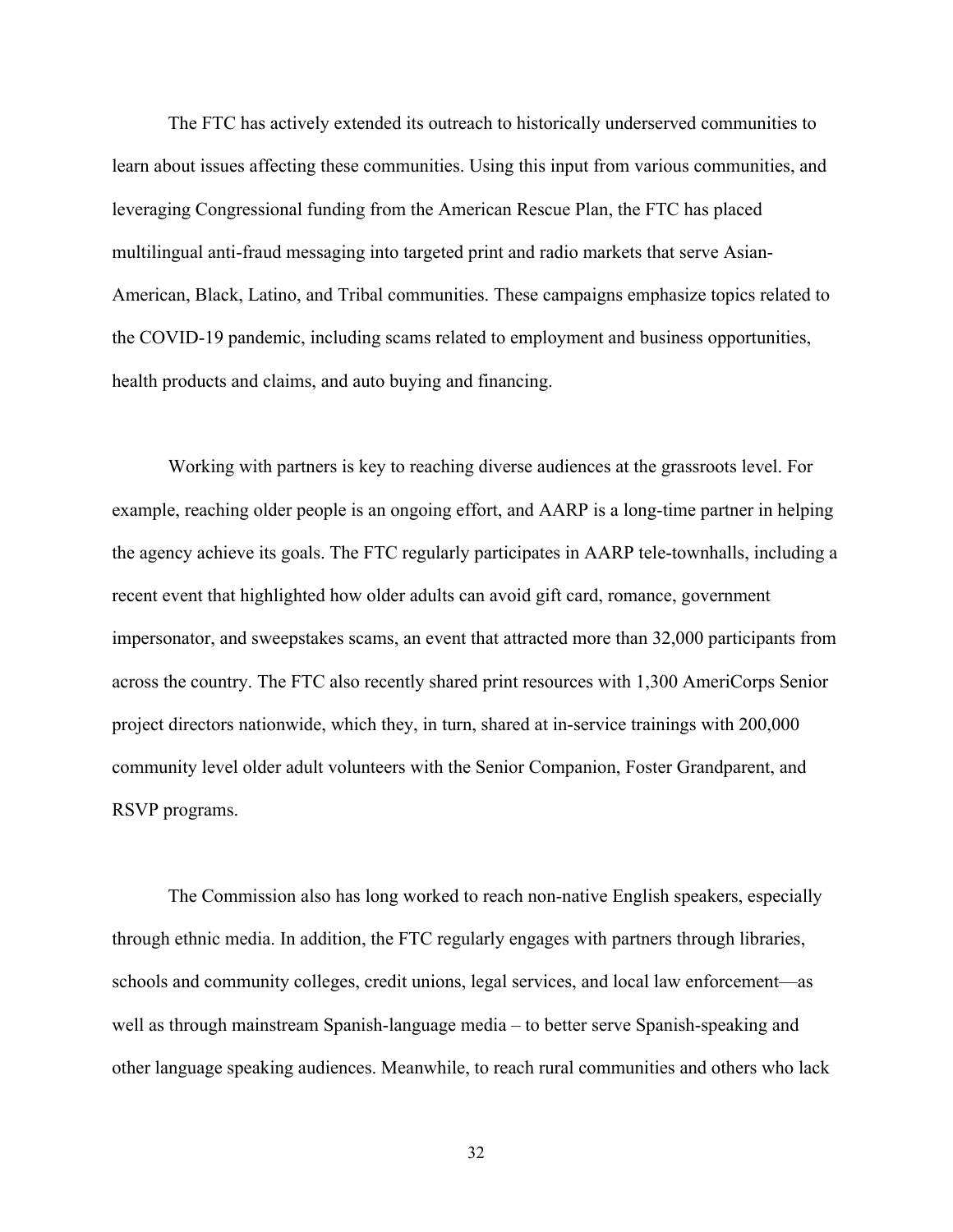reliable internet access, the FTC mailed post cards to nearly a quarter of a million people and delivered letters to community health professionals in 5,000 rural and urban clinics to help people avoid COVID-related fraud.

# **IV. MARKET INQUIRIES, STUDIES, AND RESEARCH**

The FTC also has a mission to research and study markets to ensure we are keeping up with emerging market trends and business practices. The agency continues to harness this tool to examine economic conditions and deepen our understanding of key trends.

For example, in December 2021 the Commission voted to initiate a study into supply chain disruptions.102 Specifically, the agency ordered nine large retailers, wholesalers, and consumer good suppliers to provide detailed information that will help the FTC shed light on the causes behind ongoing supply chain disruptions in the U.S. economy. In addition to better understanding the reasons behind the disruptions, the study will examine whether supply chain disruptions are leading to specific bottlenecks, shortages, anticompetitive practices, or contributing to rising consumer prices.

The Commission also previously examined past unreported acquisitions to help deepen our understanding of large technology firms' acquisition activity, including how these firms report their transactions to the federal antitrust agencies, and whether large tech companies are making potentially anticompetitive acquisitions of nascent or potential competitors that fall

<sup>102</sup> Press Release, Fed. Trade Comm'n, FTC Launches Inquiry into Supply Chain Disruptions (Nov. 29, 2021), https://www ftc.gov/news-events/news/press-releases/2021/11/ftc-launches-inquiry-supply-chain-disruptions.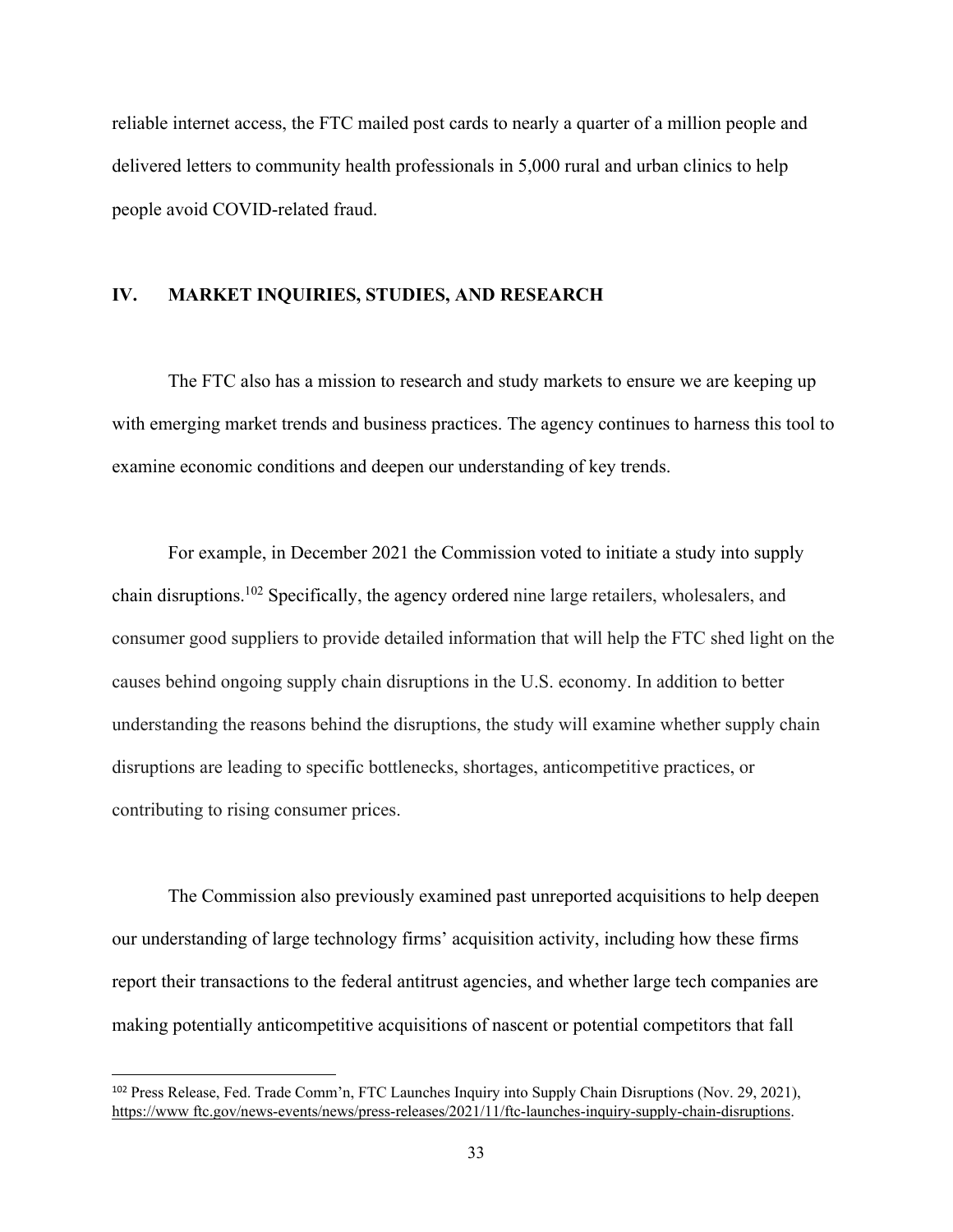below HSR filing thresholds.<sup>103</sup> Launched in February 2020, the Commission issued Special Orders to five large tech firms (Alphabet, Amazon.com, Apple, Facebook, and Microsoft), requiring them to provide information about prior acquisitions not previously reported to the antitrust agencies under the HSR Act.<sup>104</sup> At an open Commission Meeting in September 2021, FTC staff presented a report of their findings that highlighted the systemic nature of the acquisition strategies of digital platforms. The report captures the extent to which these firms have devoted tremendous resources to acquiring start-ups, patent portfolios, and entire teams of technologists—and how they were able to do so largely outside of the purview of federal enforcers.105

To further understand and shed light on social media practices, in December 2020, the Commission issued Special Orders to nine social media and video streaming companies, including Facebook (now Meta Platforms), YouTube, and ByteDance (parent company of TikTok). These Orders cover a broad range of social media practices, including how these companies collect and use personal information, their advertising and user engagement practices, and how their practices affect children and teens.

Additional ongoing studies also include an inquiry into the effects of physician group and healthcare facility consolidation that occurred from 2015 to 2020.<sup>106</sup> This type of merger

<sup>&</sup>lt;sup>103</sup> Press Release, Fed. Trade Comm'n, FTC to Examine Past Acquisitions by Large Technology Companies (Feb. 11, 2020), https://www ftc.gov/news-events/news/press-releases/2020/02/ftc-examine-past-acquisitions-largetechnology-companies.<br> $\frac{104}{104}$ 

<sup>&</sup>lt;sup>105</sup> Press Release, Fed. Trade Comm'n, FTC Staff Presents Report on Nearly a Decade of Unreported Acquisitions by the Biggest Technology Companies (Sept. 15, 2021), https://www ftc.gov/news-events/news/pressreleases/2021/09/ftc-staff-presents-report-nearly-decade-unreported-acquisitions-biggest-technology-companies.

<sup>106</sup> Michael G. Vita, Fed. Trade Comm'n, Physician Group and Healthcare Facility Merger Study (Apr. 14, 2021), https://www.ftc.gov/enforcement/competition-matters/2021/04/physician-group-healthcare-facility-merger-study.